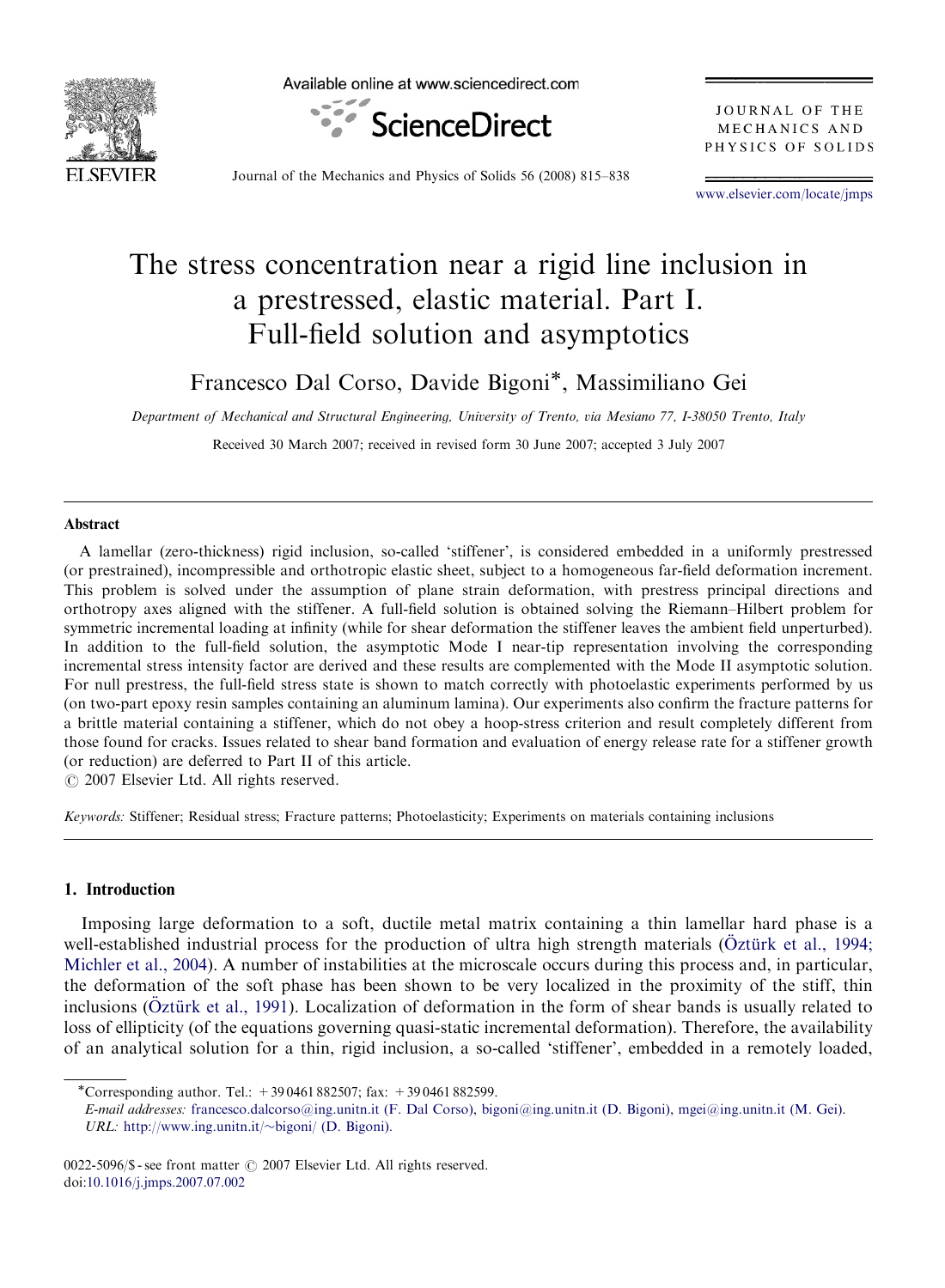<span id="page-1-0"></span>

Fig. 1. Isochromatic fringe pattern obtained employing a transmission photoelastic test with polarization axes inclined at  $\pm \pi/4$  with respect to the stiffener (a near-tip detail is reported right) at 0.11MPa mean tensile loading on a (10.3 mm thick, two-component epoxy resin) sample (S1 in Appendix A) containing an (20 mm  $\times$  10.3 mm  $\times$  0.3 mm) aluminum platelet (photo taken with a Nikon D200 digital camera at the University of Trento). Photoelastic results are compared with theoretical solution in terms of in-plane principal stress difference contours plotted for an incompressible and isotropic elastic material, initially unstressed, and deformed in plane strain (see Appendix A for a full discussion).

infinite medium—in which stress and displacement fields can be obtained for an incremental perturbation superimposed upon a stress state near the boundary of ellipticity loss—is important for understanding the mechanical behaviour of the above-mentioned materials. The achievement of this solution is the main result of the present article. However, we also notice that (even for linearly elastic isotropic materials) a stiffener determines a singular solution that poses a number of questions, not arising in other situations (particularly, in the case of a crack, which induces the same singularity). In fact, it can be observed that:

- While cracks can 'naturally' exist in ordinary materials, can a stiffener—which necessarily is something artificial—be in practice introduced in a real material?
- Due to several possible discrepancies (not arising in the crack problem) between model and reality (a stiff, thin inclusion has a finite thickness and stiffness, and adhesion at the stiffener/matrix contact is necessarily imperfect), will the real stress state correspond to the elastic solution?
- Unlike cracks, stiffeners can produce a singular, non-trivial stress even when they are subject to compressive stresses or when they are pulled in uniaxial tension parallelly to them. Will a material in these cases fail due to the presence of the singularity?
- For tensile (or compressive) loading parallel (or orthogonal) to the stiffener, the material is predicted to fail through the generation of a fracture orthogonal to the stiffener at its end and not following the hoop-stress criterion valid for cracks. Will this prediction be in practice true?

Having found nothing on these issues in the literature, we have designed and realized stiffeners in a real material and produced and tested samples (details are reported in Appendix  $A<sup>1</sup>$ ). Results of two experiments are shown in Figs. 1 and 2. In particular, the isochromatic fringe pattern recorded in a transmission photoelastic test performed with a plane polariscope is reported in Fig. 1, strikingly confirming the analytical solution for the in-plane principal stress difference contours (an incompressible, isotropic material initially unstressed has been considered).

The fracture growth sequence for tensile loading parallel to the stiffener is reported in [Fig. 2](#page-2-0), which according to the linear elastic theory (without prestress)—develops orthogonally to the stiffener end. Therefore, our experiments provide positive answers to the questions listed above, so that the stiffener model may be considered a sound model in elasticity<sup>2</sup> (a systematic discussion on Mode I fracture modes at a stiffener tip is reported in Section 4).

<sup>&</sup>lt;sup>1</sup>Additional experimental results are available on: [http://www.ing.unitn.it/dims/laboratories/structural\\_modeling\\_photoelasticity.php.](http://www.ing.unitn.it/dims/laboratories/structural_modeling_photoelasticity.php)  $^{2}$ If may be worth noting that our photoelastic and failure experiments show that t

<sup>&</sup>lt;sup>2</sup>It may be worth noting that our photoelastic and failure experiments show that the hypotheses of plane strain and incompressibility do not alter results qualitatively. Regarding the former assumption, since a stiffener imposes null deformation on his surface, any sufficiently wide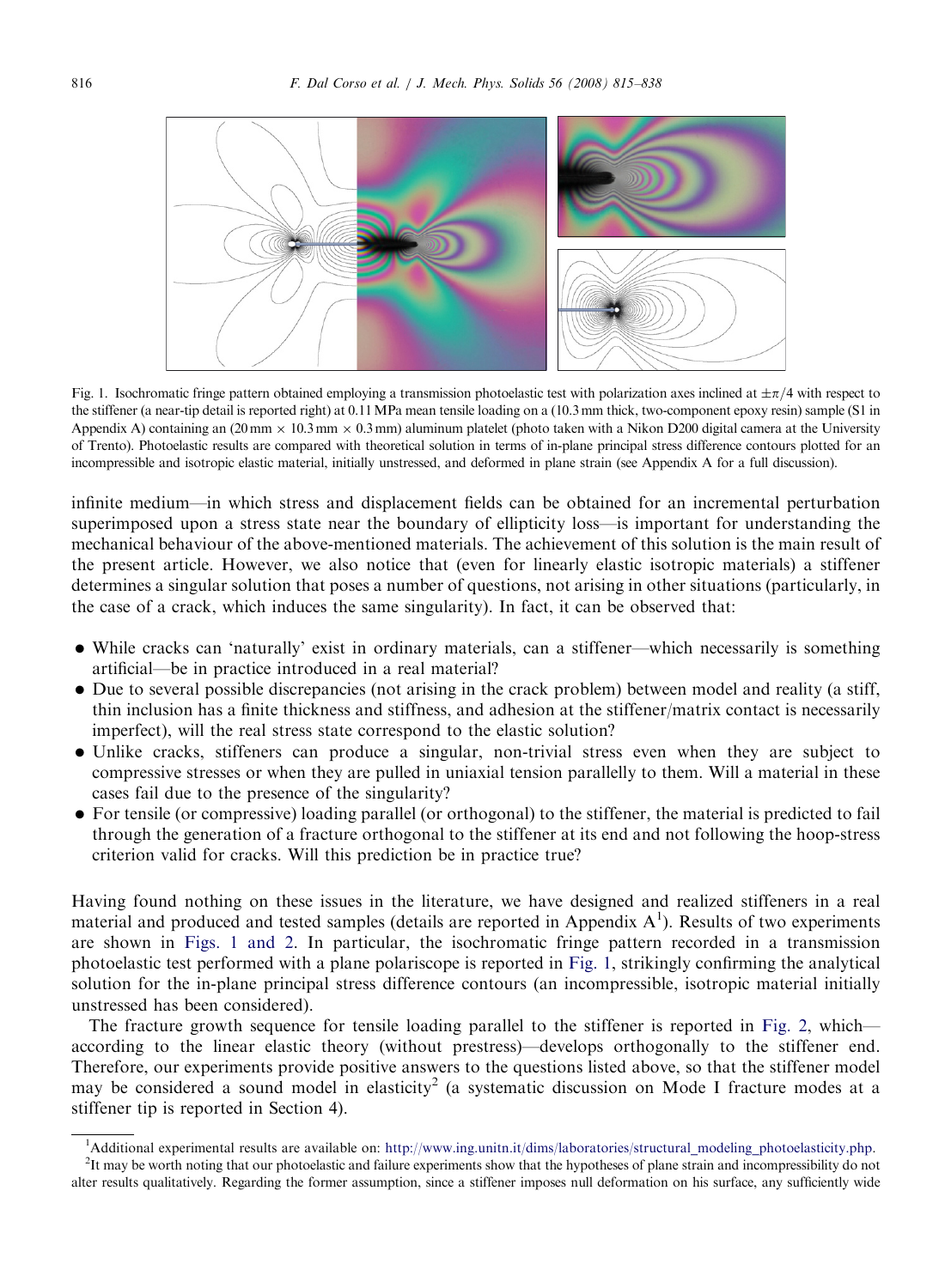<span id="page-2-0"></span>

Fig. 2. Growth of two fractures at the end of an  $(30 \text{ mm} \times 10.6 \text{ mm} \times 0.3 \text{ mm})$  aluminum platelet embedded in a  $(10.6 \text{ mm}$  thick, twocomponent epoxy resin) sample (S2 in Appendix A) under vertical tensile loading (photos taken with a Nikon D200 digital camera at the University of Trento). Both fractures have initiated horizontally (at a mean stress near to 30 MPa), where the stiffener is still attached to the resin (a detachment has developed at the end of the stiffener, due to out-of-plane contraction, see Appendix A for a full discussion).

Going back now to the main goal of the present article, a thin, rigid line inclusion is considered embedded in an infinite, incompressible, orthotropic material<sup>3</sup> uniformly prestressed (or prestrained), with principal stress directions aligned parallel and orthogonal to the inclusion (the formulation is given in Section 2). When a generic perturbation field is superimposed upon this state, a stress singularity is produced near the inclusion tip. The Modes I and II asymptotic fields are obtained (in Section 3) with a complex potential technique up. The modes T and IT asymptotic helds are obtained (in section 3) with a complex potential technique similar to that employed by [Radi et al. \(2002\),](#page-23-0) revealing a stress singularity  $\sim 1/\sqrt{r}$ , as in the case when the prestress is absent. Moreover, a perturbation in the form of a uniform Eulerian strain increment field is considered at infinity. In this case, only the perturbation stress fields satisfying Mode I symmetry are nontrivial (for incremental shear deformation at infinity the stiffener leaves the fields unperturbed) and their determination represents the solution of a Riemann–Hilbert problem, which is already known in the absence of prestress for isotropic or anisotropic (compressible) elasticity ([Wang et al., 1985; Ballarini, 1987; Wu, 1990;](#page-23-0) [Hurtado et al., 1996; Dascalu and Homentcovschi, 1999; Homentcovschi and Dascalu, 2000](#page-23-0); see also [Koiter,](#page-23-0) [1955; Erdogan and Gupta, 1972; Atkinson, 1973](#page-23-0) where an elastic lamellar inclusion has been considered), but has never been considered for a prestressed material.<sup>4</sup> This solution is provided in this paper (Section 5) within the elliptic range and it can be exploited until near the boundary of ellipticity loss, thus revealing the emergence of localized deformation patterns (an important problem deferred to Part II of this article, together with considerations of incremental energy release rate for stiffener growth). Note that our solution is strictly valid when the state of prestress upon which the modes I and II perturbations are superimposed is uniform. Obviously, such a uniform prestress state cannot result from uniform remote loading of a homogeneous material containing a stiffener. Therefore, our calculations are strictly applicable to a model problem, which describes a situation in which a uniform stress is generated, for instance, through a constrained transformation strain (such a uniform temperature variation or phase transformation of a specimen with prevented

<sup>(</sup>footnote continued)

platelet embedded in a material will have a state of plane strain prevailing near its centre (see also the discussion reported in Appendix A). Regarding the latter assumption, extension of our results to compressible orthotropic, incremental elasticity is straightforward and does not change qualitatively results for shear band emergence.

<sup>&</sup>lt;sup>3</sup>More in detail, the material model falls within the [Biot \(1965\)](#page-23-0) constitutive framework, which embraces Mooney–Rivlin and [Ogden](#page-23-0) [\(1972, 1984\)](#page-23-0) materials and the  $J_2$ -deformation theory of plasticity (useful in the modelling of rubber materials and for the analysis of the loading response of highly deformed metals, see [Hutchinson and Neale, 1979; Hutchinson and Tvergaard, 1981](#page-23-0)).

<sup>&</sup>lt;sup>4</sup>Guz and co-workers (see [Guz, 1999](#page-23-0) and references quoted therein) and Soós and co-workers (see [Cristescu et al., 2004](#page-23-0) and references quoted therein) have solved a number of problems for prestressed elastic materials, but—as far as the authors are aware—they have never considered stiffeners.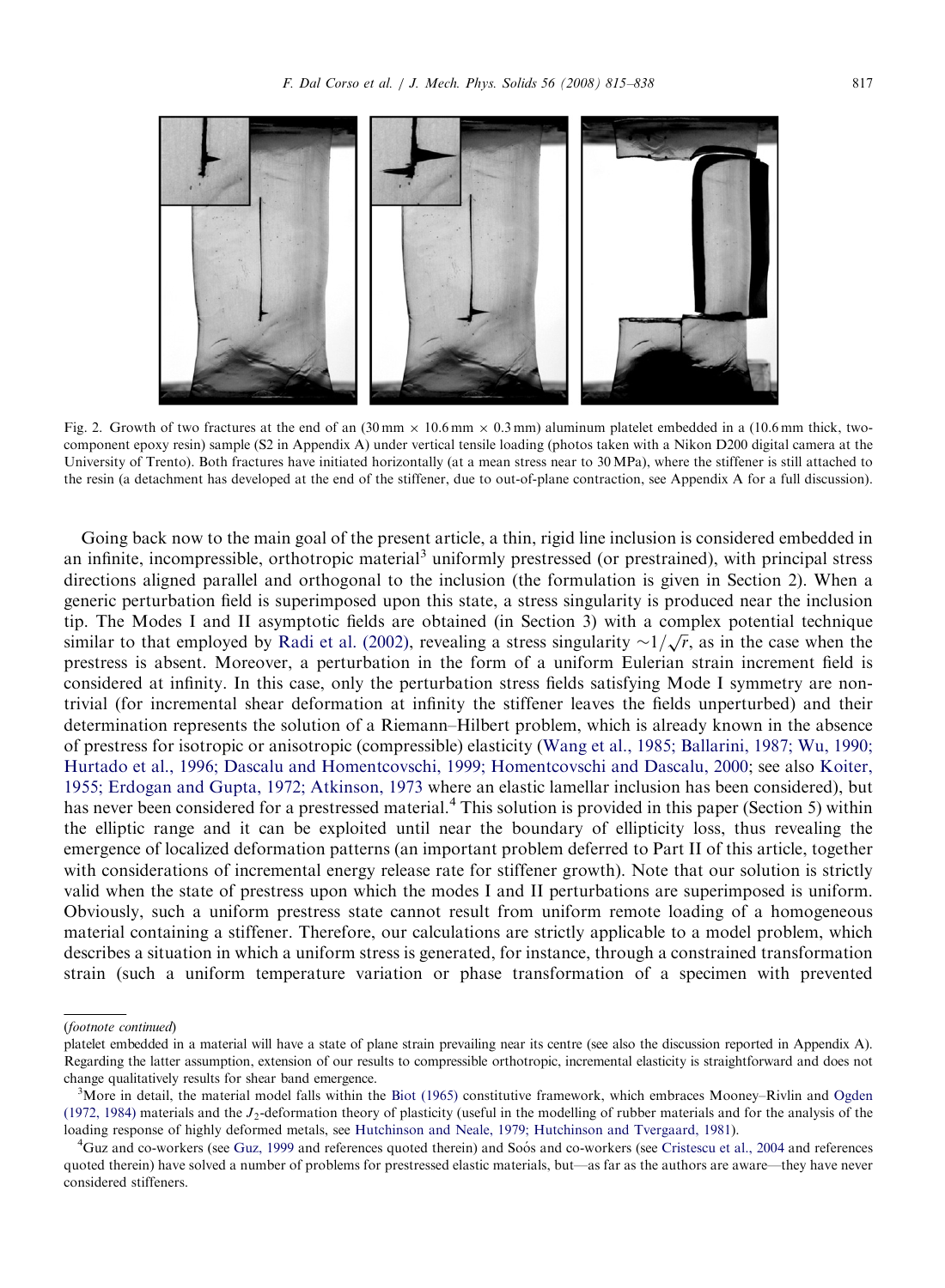<span id="page-3-0"></span>displacements at the boundary, see [Li et al., 2003; Zheng et al., 2000\)](#page-23-0), or in which a rigid thin layer is 'welded' subsequently to a uniform prestrain of a material. However, direct comparison of our solutions with experimental results performed by Öztürk et al. (1991) and by us (see Part II of this article) shows that our model is able to correctly predict the shear band patterns evidenced near the tip of the stiffener when the surrounding field is inhomogeneously deformed (a circumstance also confirmed by numerical solutions not reported for conciseness). Briefly, we believe that this fact is not incidental, rather it is related to the circumstance that localized deformations within shear bands dominate previously developed inhomogeneous, but small, deformation (see also the discussion on Part II of this article).

## 2. Governing incremental equations

Consider a two-dimensional, incompressible, elastic body, homogeneously prestressed along two orthogonal directions,  $x_1$  and  $x_2$ , with Cauchy principal stresses denoted by  $\sigma_1$  and  $\sigma_2$ . A zero-thickness stiffener of length 2l is aligned along the axis  $x_1$  such that it occupies a segment S having extremal points of coordinates  $(-l, 0)$ ,  $(l, 0)$  in the system  $Ox_1x_2$  (Fig. 3).

The incremental, orthotropic, response of the body is governed by the [Biot \(1965\)](#page-23-0) constitutive equations (see [Radi et al., 2002; Brun et al., 2003](#page-23-0) for details), relating the increment in nominal stress  $i_{ij}$  to the incremental in-plane mean stress  $\dot{p}$  and displacement gradient  $v_{i,j}$  as

$$
\begin{aligned}\n\dot{t}_{11} &= \mu(2\xi - k - \eta)v_{1,1} + \dot{p}, & \dot{t}_{22} &= \mu(2\xi + k - \eta)v_{2,2} + \dot{p}, \\
\dot{t}_{12} &= \mu[(1 + k)v_{2,1} + (1 - \eta)v_{1,2}], & \dot{t}_{21} &= \mu[(1 - \eta)v_{2,1} + (1 - k)v_{1,2}],\n\end{aligned} \tag{1}
$$

where incompressibility requires (the usual summation convention for repeated indices is assumed)

$$
v_{i,i} = 0.\tag{2}
$$

In Eqs. (1),  $\mu$  is the incremental shear modulus, while  $\xi$ ,  $\eta$ ,  $k$  are dimensionless constants depending on the principal components of Cauchy prestress  $\sigma_1$  and  $\sigma_2$  and on the incremental modulus  $\mu_*$  for a shear inclined at  $\pi/4$  to the principal stress axes, namely

$$
\xi = \frac{\mu_*}{\mu}, \quad \eta = \frac{p}{\mu} = \frac{\sigma_1 + \sigma_2}{2\mu}, \quad k = \frac{\sigma_1 - \sigma_2}{2\mu}.
$$
\n(3)

The Cauchy stress tensor and the nominal stress tensor are related through  $\sigma = J^{-1}$ Ft, where F is the deformation gradient and  $J = \det F = 1$  for incompressibility.

Obviously, the material response depends much on the choice of the specific elastic model and related potential, which dictates the dependence of incremental moduli (3) on the stretches in the current configuration. We will use two models as paradigmatic examples: the Mooney–Rivlin material and the  $J_2$ -deformation theory of plasticity, yielding quite different results (the interested reader is referred to [Brun](#page-23-0) [et al., 2003](#page-23-0) for a detailed explanation of these material models).

Incremental equilibrium ( $i_{ij,i} = 0$ ) yields the following two equations:

$$
\dot{p}_{,1} = \mu[(1 + k - 2\xi)v_{1,11} - (1 - k)v_{1,22}], \n\dot{p}_{,2} = \mu[(1 - k - 2\xi)v_{2,22} - (1 + k)v_{2,11}],
$$
\n(4)



Fig. 3. Stiffener, prestressed state and reference systems.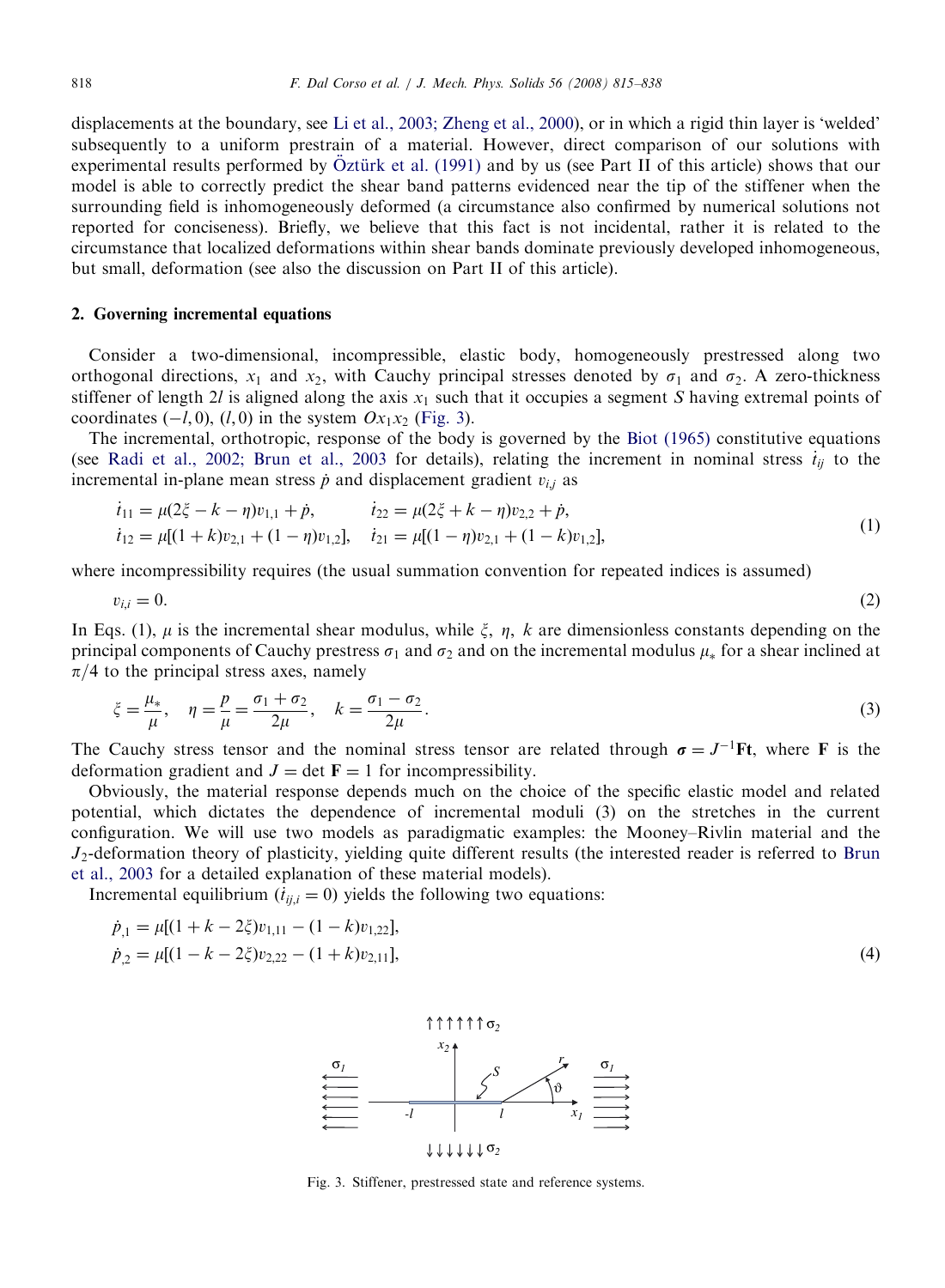that, together with Eq. (2), provide a system of partial differential equations for  $v_1, v_2$  and  $\dot{p}$ . A stream function  $\psi(x_1, x_2)$  with the property

$$
v_1 = \psi_{,2}, \quad v_2 = -\psi_{,1}, \tag{5}
$$

then satisfying Eq. (2) can be introduced, so that the elimination of  $\dot{p}$  in Eq. (4) gives the fourth-order partial differential equation

$$
(1+k)\psi_{,1111} + 2(2\xi - 1)\psi_{,1122} + (1-k)\psi_{,2222} = 0.
$$
\n<sup>(6)</sup>

A solution of Eq. (6) can be represented in terms of the analytic function  $\hat{F}$ 

$$
\psi(x_1, x_2) = \overline{F}(x_1 + \Omega x_2),\tag{7}
$$

where  $\Omega$  is a complex constant satisfying a biquadratic equation obtained inserting representation (7) in Eq. (6). Its four roots  $\Omega_i$  ( $j = 1, \ldots, 4$ ) satisfy

$$
\Omega_j^2 = \frac{1 - 2\xi + (-1)^j \sqrt{4\xi^2 - 4\xi + k^2}}{1 - k},\tag{8}
$$

and are real or complex depending on the values of  $\xi$  and k. In compact form, we write  $\Omega_i = \alpha_i + i\beta_i$   $(i =$  $1, \ldots, 4$  and define the four complex variables

$$
z_j = x_1 + \Omega_j x_2 = x_1 + \alpha_j x_2 + i\beta_j x_2 \quad (j = 1, ..., 4),
$$
\n(9)

where  $i = \sqrt{-1}$  and  $\alpha_j = \text{Re}[\Omega_j]$  and  $\beta_j = \text{Im}[\Omega_j]$ .

Through Eqs. (7) and (9), the general solution of the differential equation (6) can be recast as

$$
\psi(x_1, x_2) = \sum_{j=1}^{4} \widehat{F}_j(z_j). \tag{10}
$$

The field quantities may be obtained by the following conditions:

- the stream function  $\psi$  must be real valued;
- the velocity field must satisfy the constraint (leaving an arbitrary rigid-body rotation of the stiffener unprescribed)

$$
v_{1,1}(x_1,0) = v_{2,11}(x_1,0) = 0 \quad \text{if } |x_1| < l,\tag{11}
$$

on the rigid line inclusion;

• the incremental stress field must satisfy the symmetry conditions (asymptotic problem) or the condition on the incremental nominal stress (produced by prescribed Eulerian strain) at infinity (full-field problem).

## 2.1. Classification of regimes

The roots  $\Omega_j$ , defined by Eq. (8) and changing their nature according to the values taken by parameters  $\xi$ and k, can be classified as follows.

• Four real roots in the hyperbolic regime (H)  $(k^2 < 1$  and  $2\xi < 1 \sqrt{1-k^2}$ 

$$
\Omega_1 = \alpha_1
$$
\n
$$
\Omega_2 = \alpha_2
$$
\n
$$
\Omega_3 = -\Omega_1 \quad \text{where} \quad \alpha_1
$$
\n
$$
\Omega_4 = -\Omega_2 \quad (12)
$$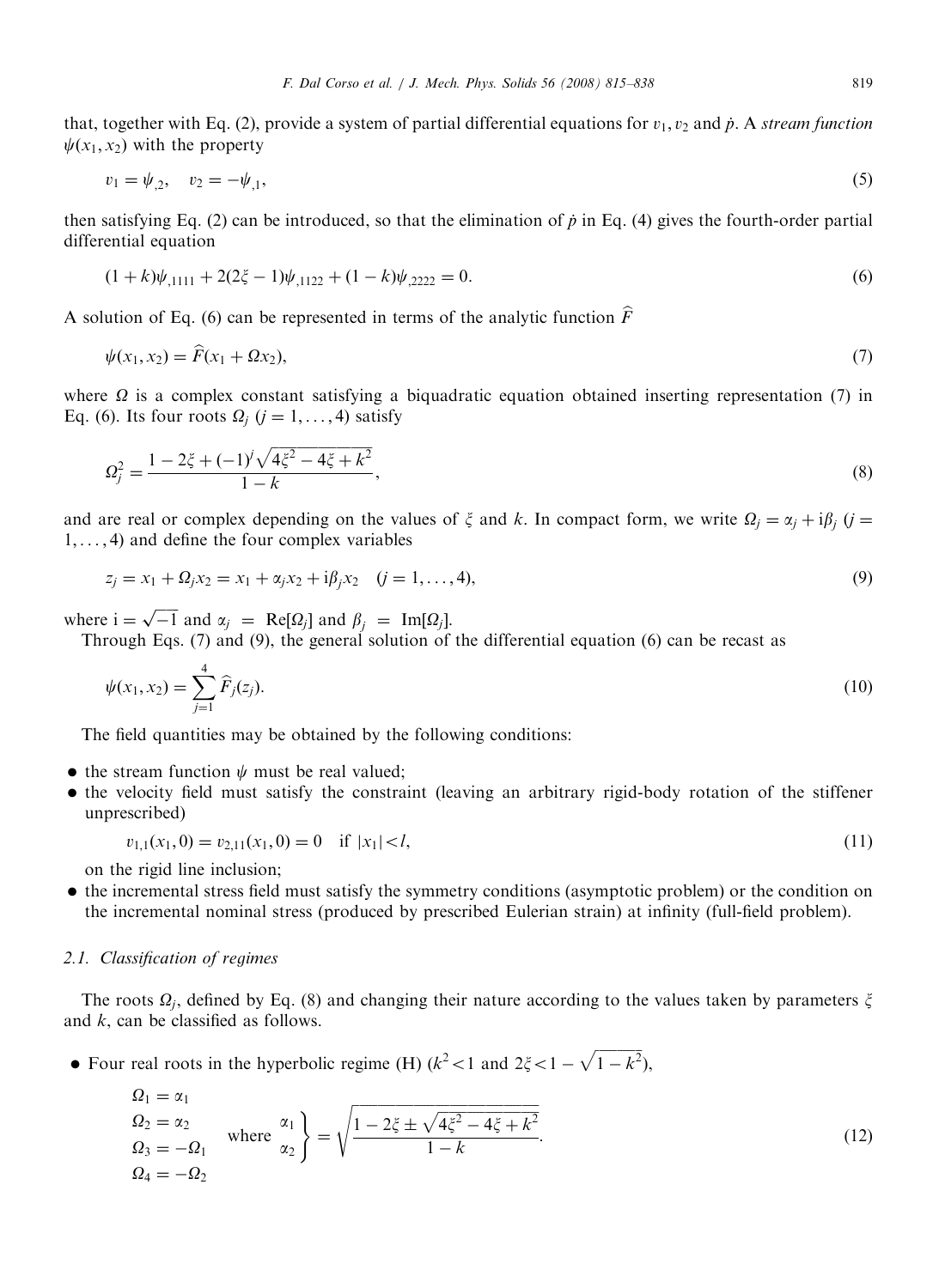• Two real and two imaginary roots in the parabolic regime (P)  $(k^2 > 1)$ ,

$$
\Omega_1 = \alpha
$$
\n
$$
\Omega_2 = i\beta
$$
\n
$$
\Omega_3 = -\Omega_1 \quad \text{where} \quad \beta \left\} = \sqrt{\frac{1 - 2\xi + \text{Sign}[k]\sqrt{4\xi^2 - 4\xi + k^2}}{1 - k}}.
$$
\n
$$
\Omega_4 = -\Omega_2 \tag{13}
$$

• Four complex conjugate roots in the elliptic complex (EC) regime  $(k^2 < 1$  and 1  $\sqrt{1 - k^2}$  $2\xi < 1 +$  $\sqrt{1-k^2}$ ),

$$
\Omega_1 = -\alpha + i\beta
$$
\n
$$
\Omega_2 = \alpha + i\beta
$$
\n
$$
\Omega_3 = \overline{\Omega}_1
$$
\nwhere\n
$$
\beta = \sqrt{\frac{\sqrt{1 - k^2} \mp (2\xi - 1)}{2(1 - k)}}.
$$
\n
$$
\Omega_4 = \overline{\Omega}_2
$$
\n(14)

• Four imaginary conjugate roots in the elliptic imaginary (EI) regime ( $k^2$  < 1 and  $2\xi$  > 1 +  $\sqrt{1-k^2}$ ),

$$
\Omega_1 = i\beta_1
$$
\n
$$
\Omega_2 = i\beta_2
$$
\n
$$
\Omega_3 = \overline{\Omega}_1
$$
\nwhere\n
$$
\beta_2 = \sqrt{\frac{2\xi - 1 \pm \sqrt{4\xi^2 - 4\xi + k^2}}{1 - k}}.
$$
\n
$$
\Omega_4 = \overline{\Omega}_2
$$
\n(15)

A sketch of regime classification in the  $k - \xi$  plane has been given by [Radi et al. \(2002, their Fig. 2\)](#page-23-0).

The following analysis is restricted to the elliptic regime (the cases EC and EI are treated separately), where shear bands in terms of discontinuities of the gradient of incremental displacement are excluded.

## 3. Asymptotic solution of a stiffener embedded in an elastic, prestressed infinite plane

Near the tip of the rigid line inclusion the kinematic and static fields may be approximated by their asymptotic expansions. Let us focus on the tip of coordinates  $(l, 0)$ . The complex variables  $z_i$   $(j = 1, \ldots, 4)$ defined in Eq. (9) admit the polar representation

$$
z_j = l + r_j e^{i\theta_j} \quad (j = 1, ..., 4; \text{no sum on index } j), \tag{16}
$$

with

$$
r_j = r \sqrt{(\cos \theta + \alpha_j \sin \theta)^2 + \beta_j^2 \sin^2 \theta},
$$
  
\n
$$
\tan \theta_j = \frac{\beta_j \sin \theta}{\cos \theta + \alpha_j \sin \theta} \quad (j = 1, ..., 4; \text{no sum on index } j),
$$
\n(17)

where  $r$  and  $\theta$  are the polar coordinates of a generic point ([Fig. 3](#page-3-0)).

In the neighbourhood of the tip  $(l, 0)$  the stream function can be now expressed in the power-expansion form

$$
\psi(x_1, x_2) = \frac{2\dot{K}}{3\mu\sqrt{\pi}} \sum_{j=1}^4 A_j (z_j - l)^{\gamma} = \frac{4\dot{K}}{3\mu\sqrt{\pi}} \sum_{n=1}^2 \text{Re}[A_n w_n^{\gamma}], \tag{18}
$$

where the notation  $w_j = z_j - l = r_j e^{i\theta_j}$   $(j = 1, ..., 4)$  has been introduced. The last term is a two-term summation because  $\overline{w_j^v} = \overline{w_j^v}$  and, as the stream function must be real-valued, the complex constants  $A_j$  satisfy the property  $A_3 = \overline{A_1}$  and  $A_4 = \overline{A_2}$ . Constants  $A_n$   $(n = 1, 2)$  may be represented as

$$
A_n = a_n + ib_n \quad (n = 1, 2), \tag{19}
$$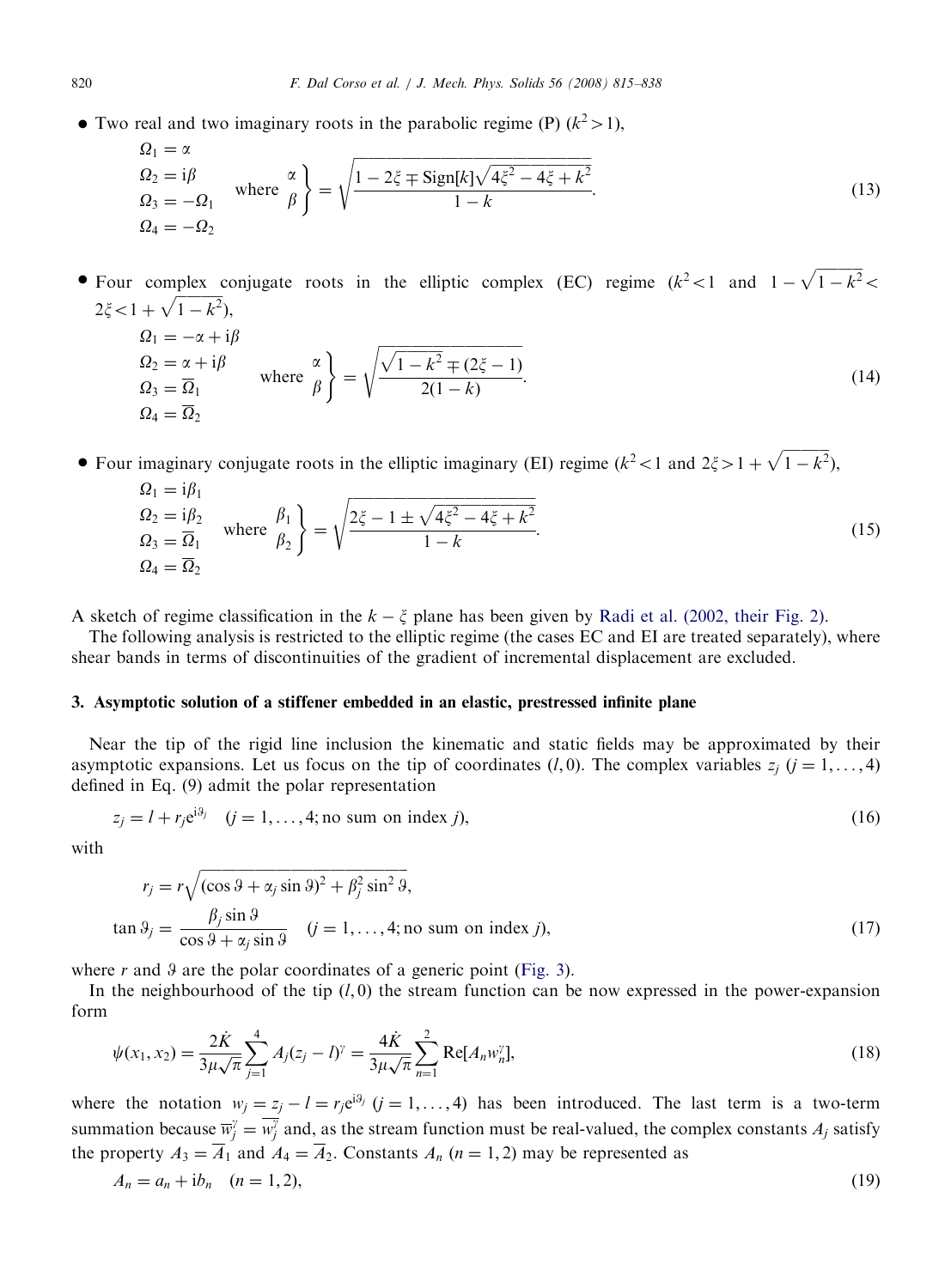with  $a_n$  and  $b_n$  real constants. The parameter  $\dot{K}$  plays the role of an incremental intensity factor, remains undetermined in an asymptotic analysis and will be discussed in detail later in this section.

#### 3.1. Symmetry conditions

The asymptotic form of the relevant quantities in Modes I and II loading conditions can be obtained imposing the following symmetry conditions on the incremental displacement field:

$$
\text{Mode I: } v_1(x_1, x_2) = v_1(x_1, -x_2), \quad v_2(x_1, x_2) = -v_2(x_1, -x_2),\tag{20}
$$

$$
\text{Mode II: } v_1(x_1, x_2) = -v_1(x_1, -x_2), \quad v_2(x_1, x_2) = v_2(x_1, -x_2). \tag{21}
$$

In the next subsection, the asymptotic fields in the vicinity of the line tip for the EC regime will be derived for both Modes I and II, summarizing in Appendix B the analogous procedure for the EI regime.

## 3.2. Asymptotic fields in the EC regime

In the EC regime the roots  $\Omega_j$   $(j = 1, ..., 4)$  assume the form (14). The asymptotic expansions of the incremental quantities may be obtained by substituting the expression of the stream function  $(18)$ , in Eqs. (5), (1), and (4) (see [Radi et al., 2002](#page-23-0) for details) to yield

$$
v_1 = \frac{4\gamma \dot{K}}{3\mu\sqrt{\pi}} \sum_{n=1}^{2} \{(-1)^n \alpha \operatorname{Re}[A_n w_n^{\gamma-1}] - \beta \operatorname{Im}[A_n w_n^{\gamma-1}]\},
$$
  
\n
$$
v_2 = -\frac{4\gamma \dot{K}}{3\mu\sqrt{\pi}} \sum_{n=1}^{2} \operatorname{Re}[A_n w_n^{\gamma-1}],
$$
  
\n
$$
\dot{t}_{11} = \frac{4\gamma \dot{K}}{3\sqrt{\pi}} (\gamma - 1) \sum_{n=1}^{2} \{(-1)^n (\beta \delta + \chi \alpha) \operatorname{Re}[A_n w_n^{\gamma-2}] + (\alpha \delta - \chi \beta) \operatorname{Im}[A_n w_n^{\gamma-2}]\},
$$
  
\n
$$
\dot{t}_{22} = \frac{4\gamma \dot{K}}{3\sqrt{\pi}} (\gamma - 1) \sum_{n=1}^{2} \{(-1)^n (\beta \delta - \chi \alpha) \operatorname{Re}[A_n w_n^{\gamma-2}] + (\alpha \delta + \chi \beta) \operatorname{Im}[A_n w_n^{\gamma-2}]\},
$$
  
\n
$$
\dot{t}_{12} = -\frac{4\gamma \dot{K}}{3\sqrt{\pi}} (\gamma - 1) \sum_{n=1}^{2} \{(\chi \beta^2 - \chi \alpha^2 + 2\alpha \beta \delta) \operatorname{Re}[A_n w_n^{\gamma-2}] + (-1)^n (\delta \alpha^2 - \delta \beta^2 + 2\chi \alpha \beta) \operatorname{Im}[A_n w_n^{\gamma-2}]\},
$$
  
\n
$$
\dot{t}_{21} = -\frac{4\gamma \dot{K}}{3\sqrt{\pi}} (\gamma - 1) \sum_{n=1}^{2} \{ \chi \operatorname{Re}[A_n w_n^{\gamma-2}] + (-1)^n \delta \operatorname{Im}[A_n w_n^{\gamma-2}]\},
$$
  
\n
$$
\dot{p} = \frac{4\gamma \dot{K}}{3\sqrt{\pi}} (\gamma - 1) \sum_{n=1}^{2} \{(-1)^n \alpha [2(1 - k)\beta^2 + k] \operatorname{Re}[A_n w_n^{\gamma-2}] + \beta [2(1 - k)\alpha^2 - k] \operatorname{Im}[A_n w_n^{\gamma-2}]\},
$$
  
\n
$$
+ \beta [2(1 - k)\alpha
$$

where coefficients  $\chi$ ,  $\delta$  depend on the prestress and on the incremental moduli through the expressions

$$
\chi = 2\xi - \eta, \quad \delta = 2(1 - k)\alpha\beta = \sqrt{4\xi - 4\xi^2 - k^2}.
$$
\n(23)

## 3.2.1. Mode I

Through Eq. (14) and the definition of  $w_i$ , Mode I symmetry conditions (20) write

$$
v_1(w_1, w_2) = v_1(\overline{w}_2, \overline{w}_1), \quad v_2(w_1, w_2) = -v_2(\overline{w}_2, \overline{w}_1), \tag{24}
$$

which imply

$$
A_n = (-1)^n a + ib \quad (n = 1, 2), \tag{25}
$$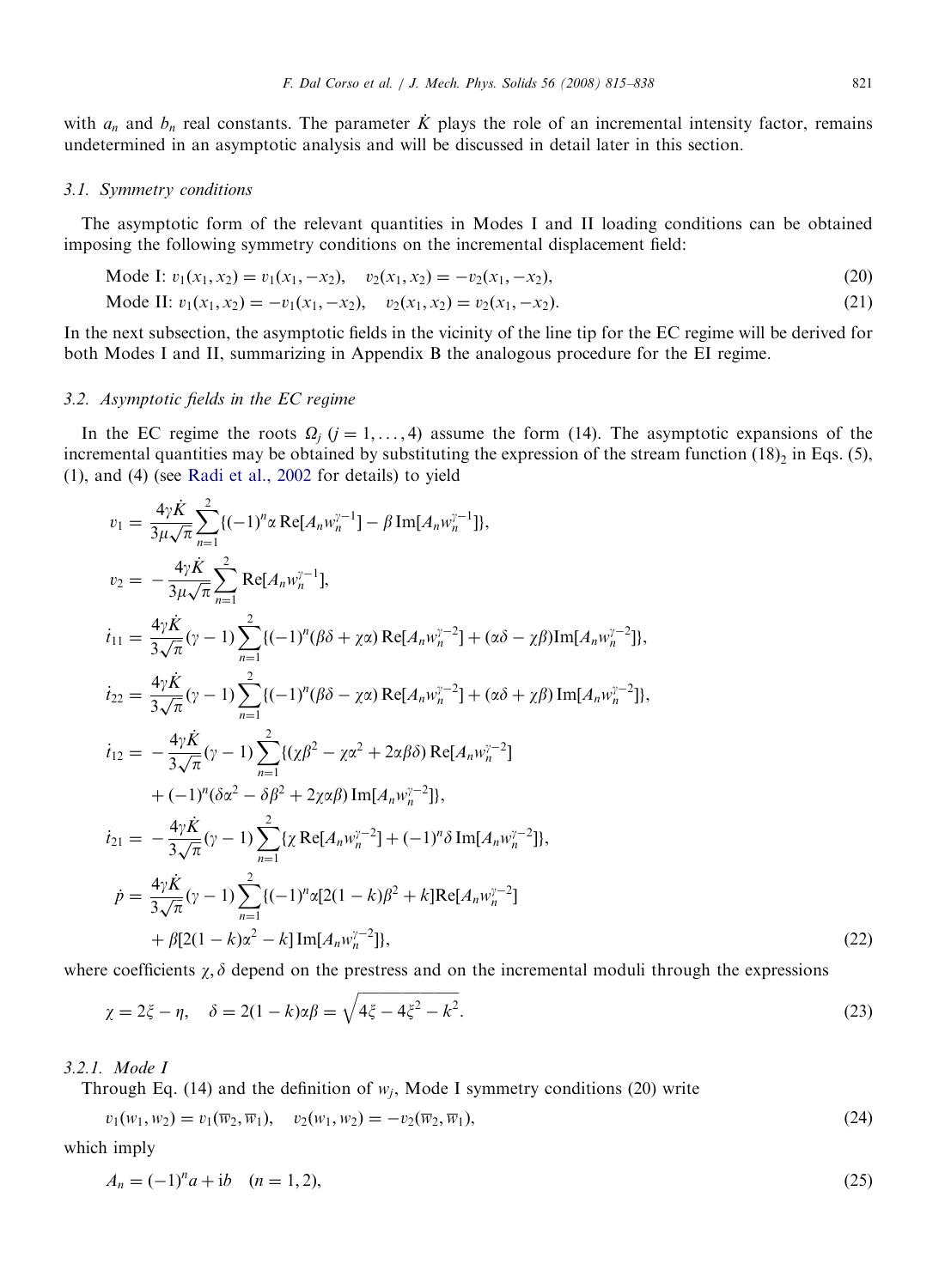where a and b are real constants. The boundary conditions (11) on the rigid line inclusion ( $\theta = \pi$  or, equivalently,  $\theta_n = \pi$ ) lead to the following homogeneous system for the constants a and b:

$$
a\alpha\cos\gamma\pi - b\beta\cos\gamma\pi = 0, \quad b\sin\gamma\pi = 0.
$$
\n(26)

Non-trivial solution for a and b of system  $(26)$  exists if and only if the determinant of the associated matrix vanishes, occurring when  $\alpha \sin(2\gamma \pi) = 0$ . Note that  $\alpha$  vanishes when

$$
\xi = \frac{1}{2} \left( 1 + \sqrt{1 - k^2} \right),\tag{27}
$$

which represents the boundary between EI and EC domains. Therefore, within the EC regime and assuming boundedness of incremental energy, we find  $\gamma = \frac{3}{2}$ , similarly to the stiffener problem in classical linear elasticity. For  $\gamma = \frac{3}{2}$ , Eq. (26)<sub>2</sub> gives  $b = 0$ .

The asymptotic analysis is completed by expressing each variable appearing in Eq. (22) as a product of a term depending on the radius  $r$  with that describing the angular dependence around the rigid-line tip  $(variable 9)$ 

$$
\mathbf{v}(r, \vartheta) = \frac{\dot{K}}{\mu} \sqrt{\frac{r}{2\pi}} \omega(\vartheta), \quad \dot{\mathbf{t}}(r, \vartheta) = \frac{\dot{K}}{\sqrt{2\pi r}} \tau(\vartheta), \quad \dot{p}(r, \vartheta) = \frac{\dot{K}}{\sqrt{2\pi r}} \rho(\vartheta). \tag{28}
$$

Since the constant K remains undetermined in an asymptotic analysis, it is expedient now to introduce a normalization. For the problem of fracture, [Radi et al. \(2002\)](#page-23-0) have defined

$$
\dot{K}_I = \lim_{r \to 0} \sqrt{2\pi r} \, i_{22}(r, \vartheta = 0), \quad \dot{K}_{II} = \lim_{r \to 0} \sqrt{2\pi r} \, i_{21}(r, \vartheta = 0), \tag{29}
$$

for Modes I and II incremental loading, respectively. This definition becomes unpractical in the present context. In fact,  $\tau_{22}(0)$  (and  $\tau_{21}(0)$  for Mode II) vanishes for certain values of prestress, indicated by a dashed curve in Fig. 4 (note that  $\tau_{22}(0) = 0$ —and  $\tau_{21}(0) = 0$  for Mode II—even in the case when the prestress is zero).

Therefore, since  $\omega_{2,2}$  (or  $\omega_{2,1}$ ) never vanishes (under the assumption that  $\alpha \neq 0$ ) for Mode I (or for Mode II), we follow the suggestion by [Wu \(1990\)](#page-23-0) and introduce the definition

$$
\dot{K}_{(\varepsilon)I} = \lim_{r \to 0} 2\mu \sqrt{2\pi r} \ v_{2,2}(r, \vartheta = 0), \quad \dot{K}_{(\varepsilon)II} = \lim_{r \to 0} 2\mu \sqrt{2\pi r} \ v_{2,1}(r, \vartheta = 0), \tag{30}
$$

yielding for Mode I the representation

$$
\mathbf{v}(r, \vartheta) = \frac{\dot{K}_{(\vartheta)}I}{\mu} \sqrt{\frac{r}{2\pi}} \boldsymbol{\omega}(\vartheta), \quad \dot{\mathbf{t}}(r, \vartheta) = \frac{\dot{K}_{(\vartheta)}I}{\sqrt{2\pi r}} \boldsymbol{\tau}(\vartheta), \quad \dot{p}(r, \vartheta) = \frac{\dot{K}_{(\vartheta)}I}{\sqrt{2\pi r}} \rho(\vartheta), \tag{31}
$$

where the Mode I incremental stress intensity factor  $\dot{K}_{(\varepsilon)}$  now appears. The relation between the definitions (30) of incremental stress intensity factors and the energy release rate will be obtained in Part II of this article and will be shown to be particularly convenient from a mathematical point of view.



Fig. 4. Line (dashed) of points where  $K_I = 0$  for Mode I and  $K_{II} = 0$  for Mode II in the prestress plane  $\sigma_1/\mu - \sigma_2/\mu$ . The white zone denotes the elliptic and the hyperbolic (EI  $\cup$  EC  $\cup$  H) regimes, while the grey zones refer to the parabolic (P) regime.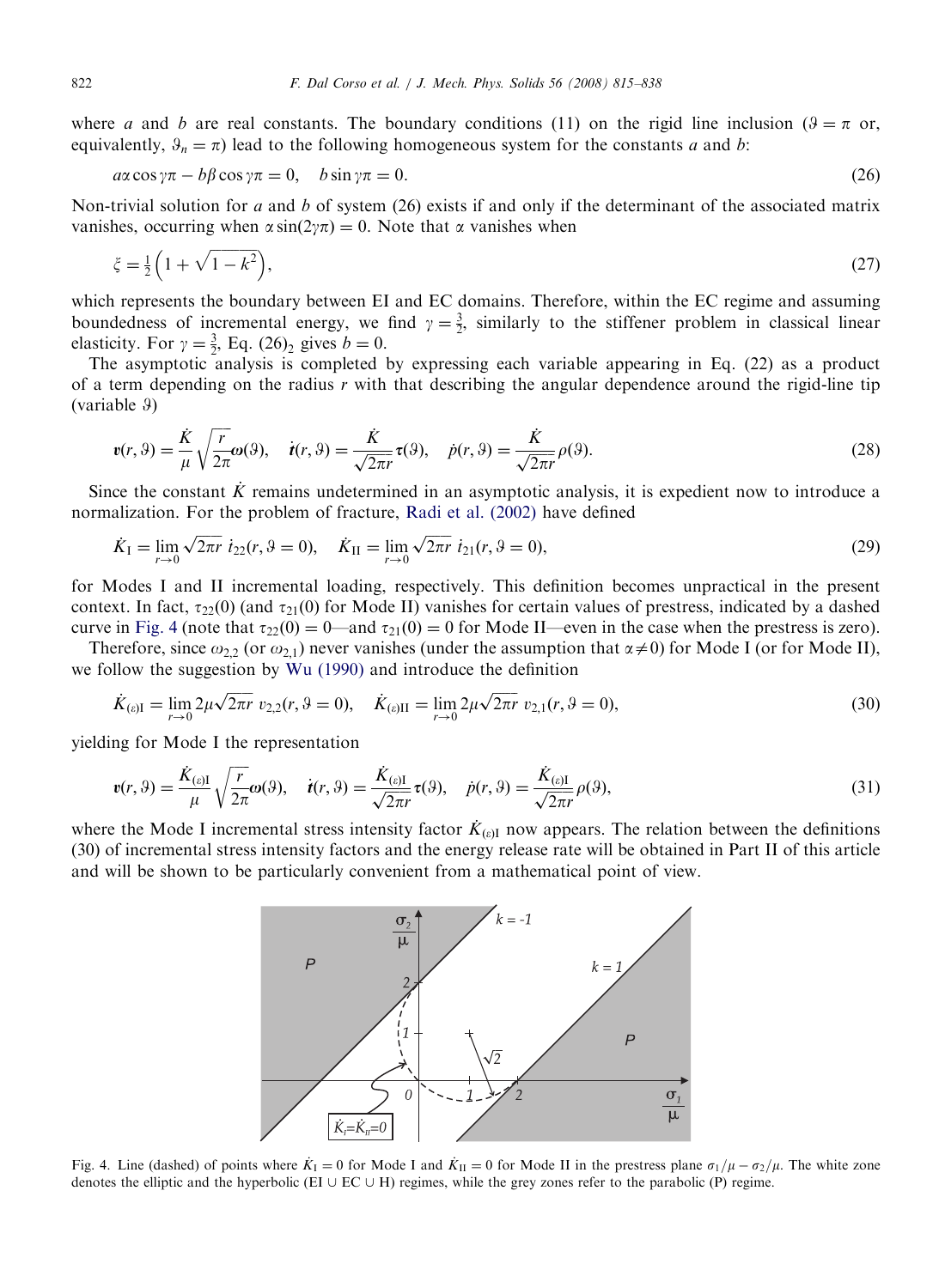The components of the angular functions defined in Eq. (31) for a generic Mode I symmetry assume the following analytical expressions valid for  $\vartheta \in [0, \pi]$ :

$$
\omega_1(\theta) = 2a \sum_{n=1}^{2} [\alpha c_n(\theta) - (-1)^n \beta s_n(\theta)],
$$
  
\n
$$
\omega_2(\theta) = -2a \sum_{n=1}^{2} (-1)^n c_n(\theta),
$$
  
\n
$$
\tau_{11}(\theta) = a \sum_{n=1}^{2} [(\beta \delta + \chi \alpha) \hat{c}_n(\theta) - (-1)^n (\alpha \delta - \chi \beta) \hat{s}_n(\theta)],
$$
  
\n
$$
\tau_{22}(\theta) = a \sum_{n=1}^{2} [(\beta \delta - \chi \alpha) \hat{c}_n(\theta) - (-1)^n (\alpha \delta + \chi \beta) \hat{s}_n(\theta)],
$$
  
\n
$$
\tau_{12}(\theta) = -a \sum_{n=1}^{2} [(-1)^n (\chi \beta^2 - \chi \alpha^2 + 2 \alpha \beta \delta) \hat{c}_n(\theta) - (\delta \alpha^2 - \delta \beta^2 + 2 \alpha \beta \chi) \hat{s}_n(\theta)],
$$
  
\n
$$
\tau_{21}(\theta) = -a \sum_{n=1}^{2} [(-1)^n \chi \hat{c}_n(\theta) - \delta \hat{s}_n(\theta)],
$$
  
\n
$$
\rho(\theta) = a \sum_{n=1}^{2} [\alpha [2(1-k)\beta^2 + k] \hat{c}_n(\theta) - (-1)^n \beta [2(1-k)\alpha^2 - k] \hat{s}_n(\theta)],
$$
\n(32)

where the following angular functions have been introduced:

$$
g_n(3) = \sqrt{[\cos 3 + (-1)^n \alpha \sin 3]^2 + \beta^2 \sin^2 3},
$$
  
\n
$$
c_n(3) = \sqrt{g_n(3) + \cos 3 + (-1)^n \alpha \sin 3},
$$
  
\n
$$
\hat{c}_n(3) = \frac{c_n(3)}{g_n(3)},
$$
  
\n
$$
s_n(3) = \sqrt{g_n(3) - \cos 3 - (-1)^n \alpha \sin 3},
$$
  
\n
$$
\hat{s}_n(3) = \frac{s_n(3)}{g_n(3)}.
$$
\n(33)

The definition of  $\dot{K}_{(\varepsilon)I}$  (30)<sub>1</sub> introduces the normalization condition

$$
\left. \frac{\mathrm{d}\omega_2(9)}{\mathrm{d}\theta} \right|_{\theta=0} = 2,\tag{34}
$$

leading to the following expression for constant  $a = -1/(4\sqrt{2}\alpha)$ .

## 3.2.2. Mode II

Through Eq. (14) and the definition of  $w_i$ , Mode II symmetry conditions (21) write

$$
v_1(w_1, w_2) = -v_1(\overline{w}_2, \overline{w}_1), \quad v_2(w_1, w_2) = v_2(\overline{w}_2, \overline{w}_1), \tag{35}
$$

which imply

$$
A_n = -a - (-1)^n i b \quad (n = 1, 2), \tag{36}
$$

being a and b real constants. The boundary conditions  $(11)$  yield the homogeneous linear problem

$$
a\beta\sin\gamma\pi + b\alpha\sin\gamma\pi = 0, \quad a\cos\gamma\pi = 0,
$$
\n<sup>(37)</sup>

that leads, again, to  $\alpha \sin(2\gamma \pi) = 0$ . For  $\gamma = \frac{3}{2}$ , Eq. (37)<sub>1</sub> defines a constraint on the constants a and b, namely,  $b = -a\beta/\alpha$ .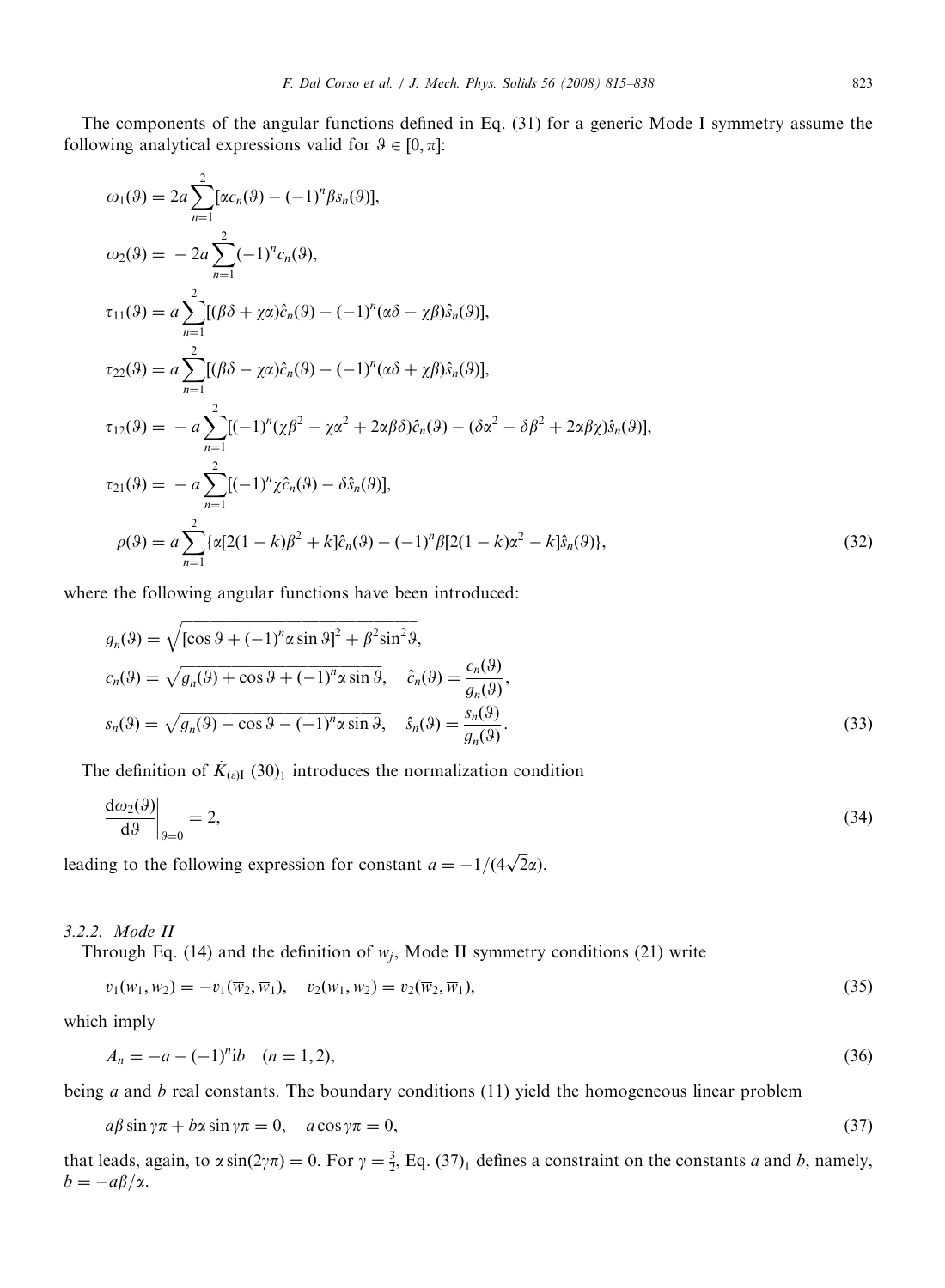Analogously to Mode I, the asymptotic fields may be represented as a product between the Mode II incremental stress intensity factor  $\dot{K}_{(\varepsilon)II}$  (Eq. (30)<sub>2</sub>) and two functions depending on r and 9, respectively, as

$$
\mathbf{v}(r,\vartheta) = \frac{\dot{K}_{(\varepsilon)\mathrm{II}}}{\mu} \sqrt{\frac{r}{2\pi}} \omega(\vartheta), \quad \dot{\mathbf{t}}(r,\vartheta) = \frac{\dot{K}_{(\varepsilon)\mathrm{II}}}{\sqrt{2\pi r}} \tau(\vartheta), \quad \dot{p}(r,\vartheta) = \frac{\dot{K}_{(\varepsilon)\mathrm{II}}}{\sqrt{2\pi r}} \rho(\vartheta), \tag{38}
$$

where  $\omega(\vartheta)$ ,  $\tau(\vartheta)$  and  $\rho(\vartheta)$  assume, in the range  $\vartheta \in [0, \pi]$ , the form

$$
\omega_1(\theta) = -2a \frac{\alpha^2 + \beta^2}{\alpha} \sum_{n=1}^2 (-1)^n c_n(\theta),
$$
  
\n
$$
\omega_2(\theta) = 2a \frac{1}{\alpha} \sum_{n=1}^2 [ac_n(\theta) + (-1)^n \beta s_n(\theta)],
$$
  
\n
$$
\tau_{11}(\theta) = a \frac{\alpha^2 + \beta^2}{\alpha} \sum_{n=1}^2 [(-1)^n \chi \hat{c}_n(\theta) + \delta \hat{s}_n(\theta)],
$$
  
\n
$$
\tau_{22}(\theta) = a \frac{\alpha^2 + \beta^2}{\alpha} \sum_{n=1}^2 [(-1)^n \chi \hat{c}_n(\theta) + \delta \hat{s}_n(\theta)],
$$
  
\n
$$
\tau_{12}(\theta) = -a \frac{\alpha^2 + \beta^2}{\alpha} \sum_{n=1}^2 [(\alpha \chi - \beta \delta) \hat{c}_n(\theta) + (-1)^n (\alpha \delta + \beta \chi) \hat{s}_n(\theta)],
$$
  
\n
$$
\tau_{21}(\theta) = -a \frac{1}{\alpha} \sum_{n=1}^2 [-(\alpha \chi - \beta \delta) \hat{c}_n(\theta) + (-1)^n (\alpha \delta + \beta \chi) \hat{s}_n(\theta)],
$$
  
\n
$$
\rho(\theta) = a \frac{\alpha^2 + \beta^2}{\alpha} \sum_{n=1}^2 [-(1)^n \kappa \hat{c}_n(\theta) + \delta \hat{s}_n(\theta)].
$$
  
\n(39)

The normalization condition,  $\omega_2(0) = 4$ , now fixes the constant a to be  $a = 1/(4\sqrt{2})$ .

#### 4. The strange failure modes near a stiffener in a brittle material

The analysis of the near-tip asymptotic fields reveals interesting features, deserving a detailed description, confined here to Mode I loading, Eqs. (B.4). In particular, let us start with the angular distribution of Mode I asymptotic near-tip fields, represented in [Fig. 5](#page-10-0) for a Mooney–Rivlin material,  $\xi = 1$  at different levels of prestress  $k = \{-0.4, 0, 0.4\}$ . The values  $k = \pm 0.4$  are sufficiently far from the EI/P boundary, which is attained by a Mooney–Rivlin material at an infinite stretch, when  $k = \pm 1$ . The value  $k = 0$  pertains to the case of the isotropic incompressible elasticity with null prestress.

The normalization (30) is used, so that the loading is given by an incremental dilatation orthogonal to the stiffener  $v_{2,2} > 0$  (which, due to incompressibility, is equivalent to a contraction parallel to the stiffener). We may note from the figure that the angular distribution is not affected much by prestress, except that the two nominal shear stresses separate and that the radial stress always remains negative for  $k = 0.4$ .

Interestingly, compressive stresses dominate and, in particular, the hoop stress is always negative for  $k>0$ . Therefore, assuming that the material is brittle, in the sense that it fails when the maximum tensile hoop stress reaches a limit value, we note that:

- *the maximum hoop-stress criterion* [\(Erdogan and Sih, 1963\)](#page-23-0) *does not work*;
- failure will not occur with a fracture aligned parallel to the stiffener, even when this is subject to a Mode I loading.

For simplicity, let us focus on the situation without prestress,  $k = 0$ , and assume that the matrix material is brittle, therefore failing in agreement with a maximum principal stress criterion (so that obviously the following considerations will depend on these assumptions). The maximum principal stress is attained at the stiffener line ( $\theta = \pi$ ) and is inclined at  $\pi/4$  [\(Fig. 6,](#page-11-0) left). In this case, the failure mode is not easy to be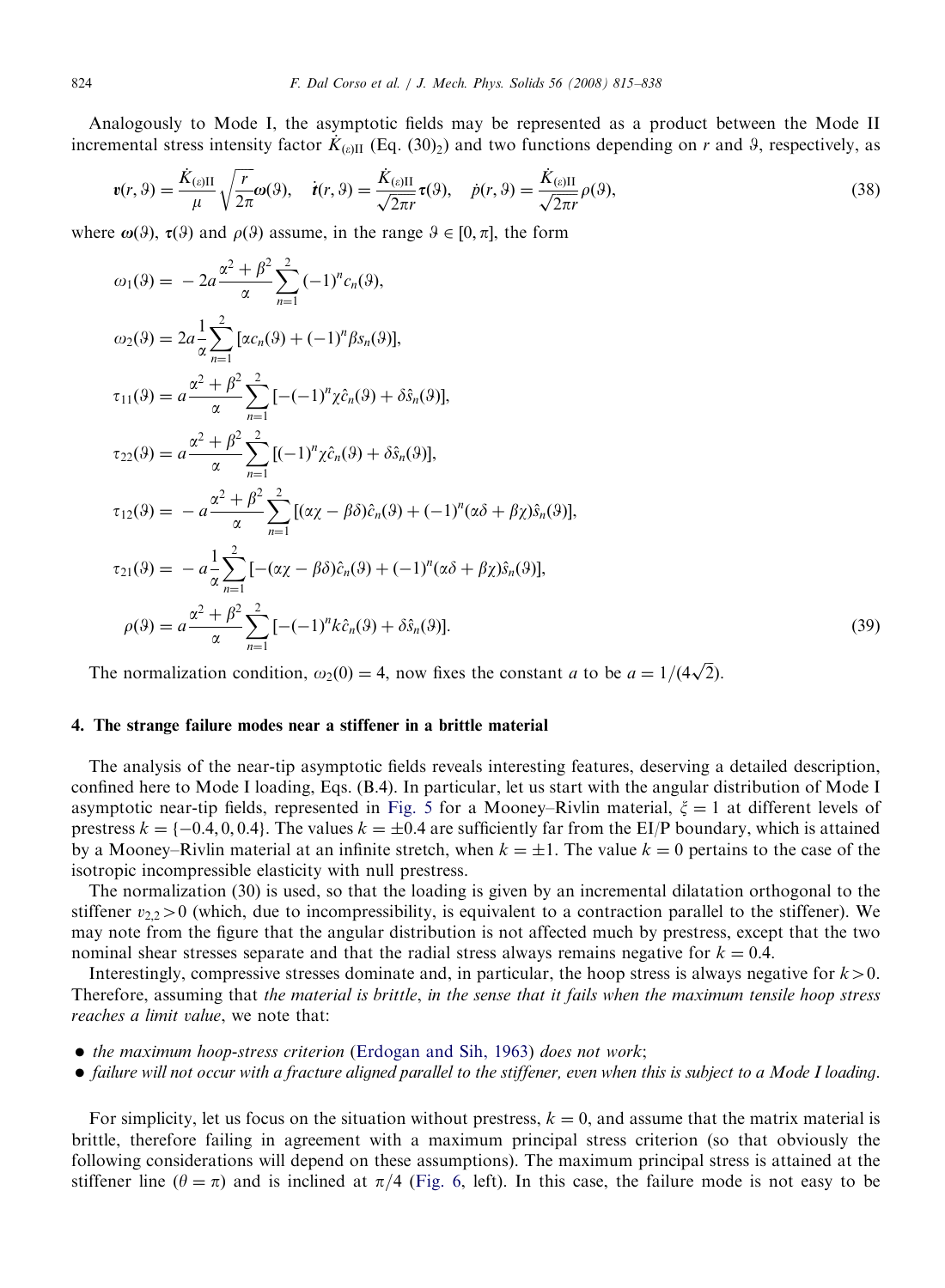<span id="page-10-0"></span>

Fig. 5. Angular representation of asymptotic Mode I stress field near the tip of a stiffener in an incompressible, elastic Mooney–Rivlin material at different levels of prestress k.

envisaged. Our interpretation is that:

a crack starts on the surface of the inclusion inclined at  $\pi/4$  (orthogonal to the principal, near-tip tensile direction) and immediately after the stiffener delaminates and the crack propagates under opening mode (orthogonally to the loading direction);

this situation has been in fact observed in one of our experiments, see Appendix A and [Fig. 8.](#page-12-0)

If now a dilatation parallel to the stiffener is considered,  $v_{1,1} > 0$  ([Fig. 6,](#page-11-0) right), all signs of the stresses reverse in the graphs reported in Fig. 5 and we may understand that

failure occurs due to the maximum radial stress,

which is the maximum near-tip principal stress.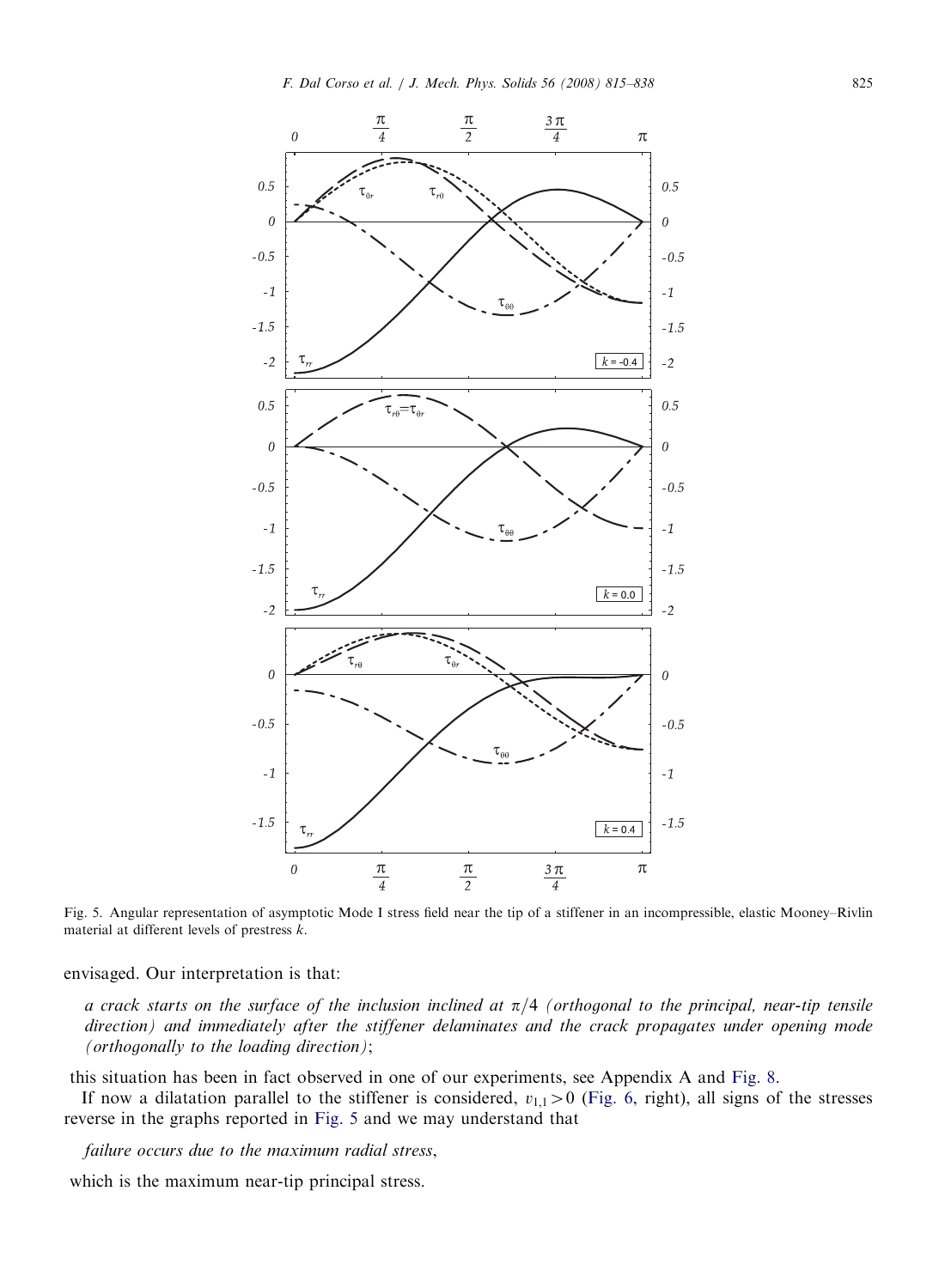<span id="page-11-0"></span>

Fig. 6. Sketch of the predicted fracture modes for a stiffener embedded in an isotropic, not prestressed, brittle matrix (where cracks develop orthogonally to the maximum tensile stress), subject to orthogonal (left) and parallel (right) dilatation. Compare the failure mode shown on the left with [Fig. 8,](#page-12-0) that shown on the right with [Figs. 2 and 7.](#page-2-0)



Fig. 7. Progressive fracture of sample S1 subject to a tensile load directed parallel to the inclusion (photo taken at the University of Trento with a Panasonic DMC-FZ5 digital camera). Note that there are two fractures, one at the upper tip and another, much less developed, at the lower tip of the aluminum lamina.

The fracture patterns sketched in Fig. 6 have been confirmed by three experiments. In particular, fractures similar to that shown in Fig. 6 (right) have been found in samples S2, S1, reported in Figs. 2 and 7, respectively. Fractures similar to that shown in Fig. 6 (left) have been found in sample S4, see [Fig. 8.](#page-12-0)

Until now we have investigated a brittle matrix material, so that a moderate prestress has been considered and its effects have been shown to be relatively limited. However, ductile materials can be subject to severe prestress and its effects become dramatic when the prestress parameter approaches the value for ellipticity loss and in this case near-tip localized deformations emerge, a situation that completely changes the failure modes (and will be analysed in detail in Part II of the present article).

#### 5. Full-field solution of a stiffener embedded in an elastic, prestressed infinite plane

The full-field solution is obtained for the problem where a uniformly prestressed, infinite plane containing a stiffener of length 2l (aligned parallel to the principal stress directions) is subject to remote incremental loading, with prescribed incremental displacement gradient. In particular, the non-null far-field stress components  $i_{11}^{(\infty)}$  and  $i_{22}^{(\infty)}$  are prescribed (respectively, along directions  $x_1$  and  $x_2$ , [Fig. 3](#page-3-0)), corresponding to a type of Mode I loading. Mode II will not be considered since a stiffener aligned parallel to axis  $x_1$  does not perturb a uniform incremental shear parallel to the axes (a fact that can be intuitively appreciated thinking about a shearing deformation of a deck of cards and its associated strain ellipses).

Using superposition, the solution to the above-problem can be attained in the following two steps:

- 1. the unperturbed problem (denoted with the apex  $\infty$ ), where the homogeneous, infinite domain (without inclusions) is subject to the homogeneous incremental displacement gradient  $v_{1,1}^{(\infty)} = -v_{2,2}^{(\infty)}$  and  $v_{1,2}^{(\infty)} =$  $v_{2,1}^{(\infty)} = 0;$
- 2. the non-trivial problem (denoted with the apex  $\langle \circ \rangle$ ) where the incremental displacement gradient is prescribed to assume—along the stiffener line S—opposite values than those calculated at step 1.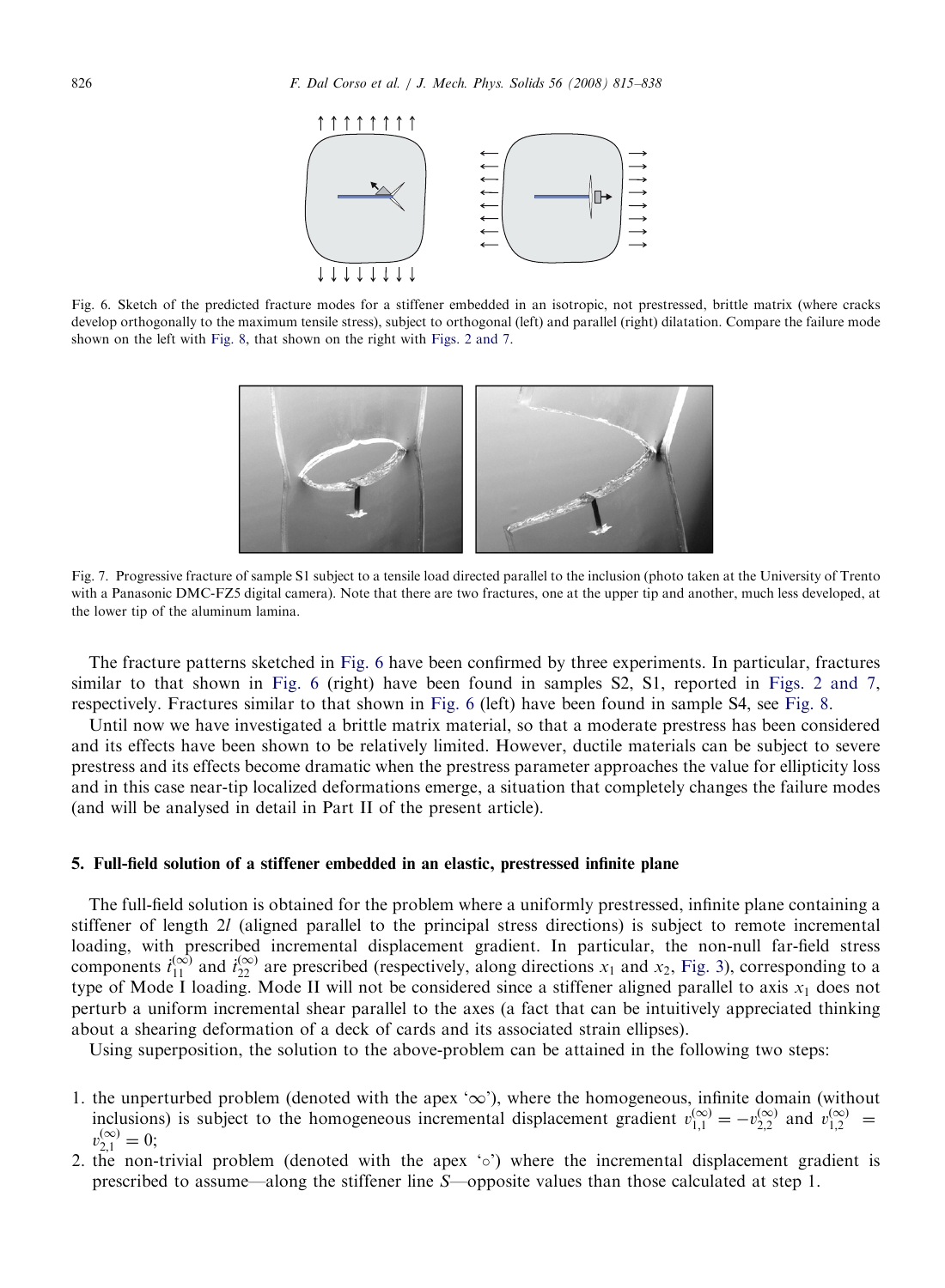<span id="page-12-0"></span>

Fig. 8. Fracture mode of sample S4 subject to a tensile load orthogonal to the inclusion. The aluminum lamina is visible in the upper part, while the two near-tip details are shown in the central part. A 'post-mortem' view of the fracture is shown in the lower part, where the two pieces of the sample have been separated. Note the initial inclinations (approximately  $\pi/4$ ) of the fractures near the aluminum lamina tips (photos taken at the University of Trento with a Nikon D200 digital camera).

For both problems, the solution is known once the associated stream function is obtained, as kinematic and static quantities can be easily derived from it.

## 5.1. Unperturbed problem

The incremental nominal stress  $\vec{t}_{ij}^{(\infty)}$  is homogeneous in the unperturbed problem, with principal components matching exactly the applied far-field incremental displacement gradient. Taking  $2\xi \neq \eta$  for simplicity, the constitutive equations (1) allow us to relate the displacement gradient and the incremental pressure in the form

$$
v_{1,1}^{(\infty)} = -v_{2,2}^{(\infty)} = \frac{\dot{t}_{11}^{(\infty)} - \dot{t}_{22}^{(\infty)}}{2\mu(2\xi - \eta)}, \quad \dot{t}_{12}^{(\infty)} = \dot{t}_{21}^{(\infty)} = 0,
$$
  

$$
\dot{p}^{(\infty)} = \frac{\dot{t}_{11}^{(\infty)}(2\xi + k - \eta) + \dot{t}_{22}^{(\infty)}(2\xi - k - \eta)}{2(2\xi - \eta)},
$$
\n(40)

so that we can equivalently prescribe remote incremental nominal stresses instead of incremental displacement gradient components.

Fulfilment of Eq. (40)<sub>1</sub> requires a stream function  $\psi^{(\infty)}$  depending only on  $z_1$  and  $z_2$ , which in the EI regime takes the form

$$
\psi^{(\infty)}(z_1, z_2) = -\frac{v_{2,2}^{(\infty)}}{4\beta_1 \beta_2} \text{Im}[\beta_2 z_1^2 + \beta_1 z_2^2],\tag{41}
$$

while in the EC regime

$$
\psi^{(\infty)}(z_1, z_2) = \frac{v_{2,2}^{(\infty)}}{4(\alpha^2 + \beta^2)} \{ \alpha \operatorname{Re}[z_1^2 - z_2^2] - \beta \operatorname{Im}[z_1^2 + z_2^2] \}. \tag{42}
$$

The trivial cases when  $i_{11}^{(\infty)} = i_{22}^{(\infty)} = i^{(\infty)}$  and  $2\xi = \eta$  are not considered here for conciseness.

## 5.2. Non-trivial problem

The constraint introduced by the stiffener imposes the fulfilment of conditions (11). Therefore, the displacement gradient components  $v_{1,1}$  and  $v_{2,1}$ , of opposite sign to that imposed in the unperturbed problem,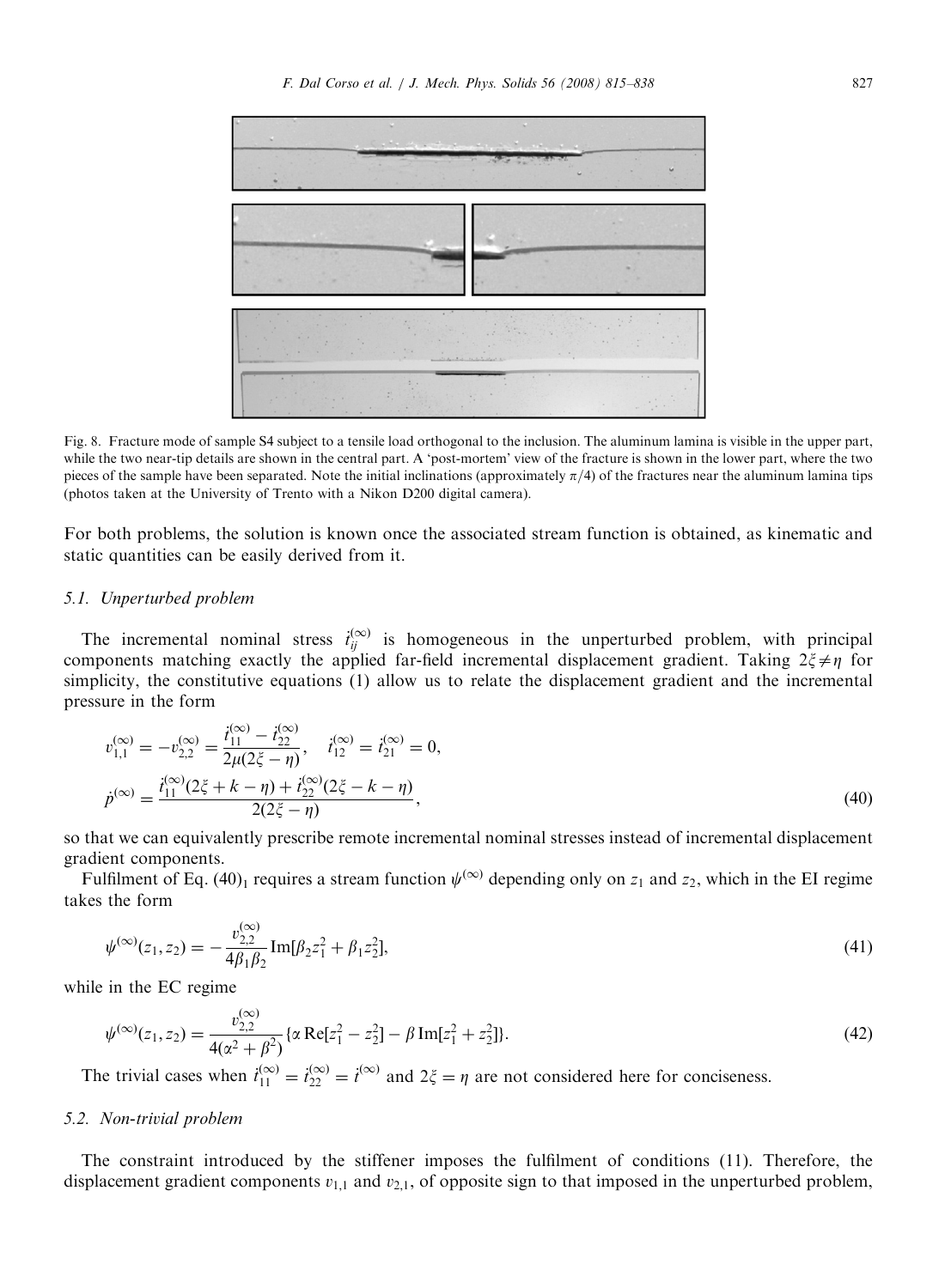are applied on the line representing the lamellar inclusion, namely

$$
\left(-v_{1,1}^{(0)}(x_1,0) = \right) v_{2,2}^{(0)}(x_1,0) = -v_{2,2}^{(\infty)} \quad \text{if } |x_1| < l,
$$
  
\n
$$
v_{2,1}^{(0)}(x_1,0) = -v_{2,1}^{(\infty)}(x_1,0) = 0, \quad \forall x_1 \in \mathbb{R}.
$$
\n(43)

Note that  $v_{2,11} = 0$  is now equivalent to  $v_{2,1} = 0$ , due to Mode I symmetry.

The solution is derived separately for the two EC and EI regimes (beginning with EC). We introduce functions  $F_1(z_1)$  and  $F_2(z_2)$ , so that the stream function  $\psi^{(\circ)}$  is given by

$$
\psi^{(0)}(z_1, z_2) = \text{Re}\left[\sum_{j=1}^2 F_j(z_j)\right].\tag{44}
$$

Consequently, the displacement gradient becomes

$$
v_{1,1}^{(0)}(z_1, z_2) = \text{Re}\left[\sum_{j=1}^2 \Omega_j F_j''(z_j)\right], \quad v_{2,1}^{(0)}(z_1, z_2) = -\text{Re}\left[\sum_{j=1}^2 F_j''(z_j)\right].\tag{45}
$$

The effects of the applied boundary conditions on the inclusion segment decay and vanish at infinity, so that, from Eq. (45) we get

$$
\lim_{|z_j| \to +\infty} F_j''(z_j) = 0 \quad (j = 1, 2). \tag{46}
$$

Moreover, Eqs.  $(43)_2$  and  $(45)_2$  provide

$$
v_{2,1}^{(0)}(x_1,0) = -\frac{F_1''^+(x_1) - F_1''^-(x_1)}{2} - \frac{F_2''^+(x_1) - F_2''^-(x_1)}{2} = 0, \quad \forall \ x_1 \in \mathbb{R},\tag{47}
$$

(where apices  $+$  and  $-$  denote the upper and lower stiffener surface, respectively) which yields the key property

$$
(F_1''(x_1) + F_2''(x_1))^+ = (F_1''(x_1) + F_2''(x_1))^-, \quad \forall x_1 \in \mathbb{R}.
$$
\n(48)

Condition (48) implies that the function  $F''_1(x_1) + F''_2(x_1)$  is continuous across the branch cut, so that it results analytic in the whole  $Ox_1x_2$  plane, and, assuming also boundedness, it results constant from Liouville's theorem. Such a constant is zero since at infinity the function must be zero, see Eq. (46). As a conclusion, we obtain

$$
F_1''(x_1) = -F_2''(x_1), \quad \forall x_1 \in \mathbb{R}.\tag{49}
$$

The set of equation (49), plus Eqs. (15), (14), and (45) allow us to represent function  $v_{1,1}^{(\circ)}$  on S in the form

$$
v_{1,1}^{(0)}(x_1,0) = -2\alpha \operatorname{Re}[F_1''(x_1)] + (\beta_1 - \beta_2) \operatorname{Re}[iF_1''(x_1)],
$$
\n(50)

so that condition  $(43)_1$  takes the form

$$
-2\alpha \operatorname{Re}[F''_1(x_1)] + (\beta_1 - \beta_2) \operatorname{Re}[iF''_1(x_1)] = v_{2,2}^{(\infty)} \quad \text{if } |x_1| < l. \tag{51}
$$

## 5.2.1. EC regime

In the EC regime,  $\beta_1 = \beta_2$ , so that Eq. (51) simplifies to

$$
-2\alpha \operatorname{Re}[F''_1(x_1)] = v_{2,2}^{(\infty)} \quad \text{if } |x_1| < l. \tag{52}
$$

The following Riemann–Hilbert problem can be formulated for function  $F_1''(z)$  on the rectilinear segment S, i.e.

$$
F_1''^+(x_1) + F_1''^-(x_1) = -\frac{v_{2,2}^{(\infty)}}{\alpha} \quad \text{if } |x_1| < l,\tag{53}
$$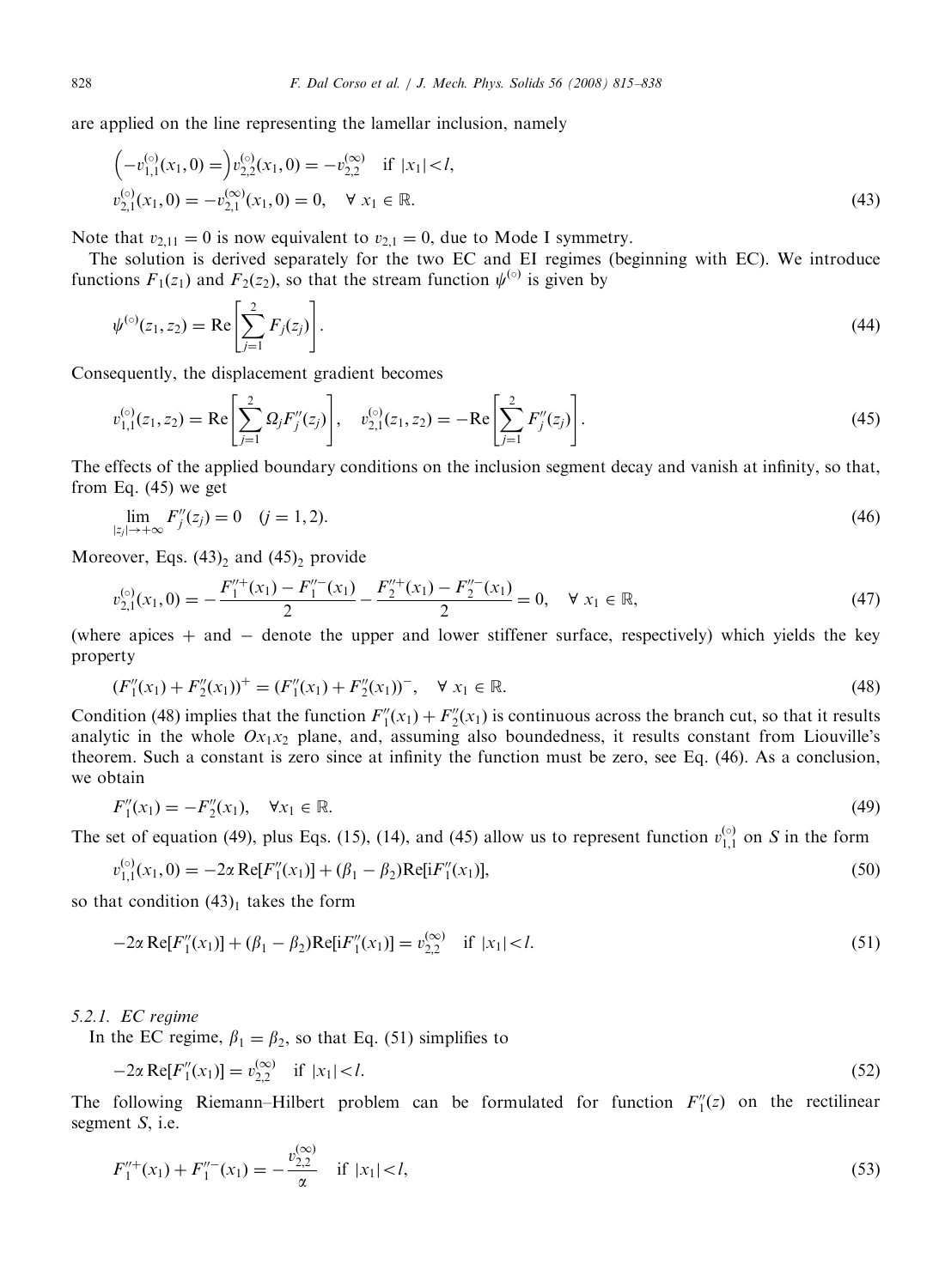whose solution is given by [Muskhelishvili \(1953, Section 110\)](#page-23-0) in the form

 $\overline{2}$ 

$$
F_1''(z_1) = -\frac{v_{2,2}^{(\infty)}}{2\alpha\sqrt{z_1^2 - l^2}} \left[ \frac{1}{2\pi i} \int_{-l}^{l} \frac{\sqrt{t^2 - l^2}}{t - z_1} dt + P(z_1) \right],\tag{54}
$$

where  $P(z_1)$  is a polynomial that must be zero for the condition (46). The solution is ([Carloni et al., 2002\)](#page-23-0)

$$
F_1''(z_1) = -\frac{v_{2,2}^{(\infty)}}{2\alpha} \left(1 - \frac{z_1}{\sqrt{z_1^2 - l^2}}\right),\tag{55}
$$

and through Eq. (49)

$$
F_2''(z_2) = \frac{v_{2,2}^{(\infty)}}{2\alpha} \left( 1 - \frac{z_2}{\sqrt{z_2^2 - l^2}} \right).
$$
\n(56)

By integration, Eq. (44)<sub>1</sub> provides  $\psi^{(0)}$  within the EC regime. In this regime, the stream function  $\psi$  writes

$$
\psi = \psi^{(\circ)} + \psi^{(\infty)} = -\frac{v_{2,2}^{(\infty)}}{4\alpha} \left\{ \text{Re} \left[ \beta^2 \frac{z_1^2 - z_2^2}{\alpha^2 + \beta^2} - z_1 \sqrt{z_1^2 - l^2} + z_2 \sqrt{z_2^2 - l^2} \right] + l^2 \ln \left( \frac{z_1 + \sqrt{z_1^2 - l^2}}{z_2 + \sqrt{z_2^2 - l^2}} \right) \right\} + \text{Im} \left[ \alpha \beta \frac{z_1^2 + z_2^2}{\alpha^2 + \beta^2} \right] \right\}. \tag{57}
$$

The incremental displacement field and its gradient can be calculated from Eqs. (5) and are reported in Appendix C. Eqs. (1) and (4) provide the incremental nominal stress field in the form

$$
\dot{p} - \dot{p}^{(\infty)} = -\frac{\mu v_{2,2}^{(\infty)}}{2\alpha} \left\{ -\alpha [2(1-k)\beta^2 + k] \operatorname{Re} \left[ 2 - \frac{z_1}{\sqrt{z_1^2 - l^2}} - \frac{z_2}{\sqrt{z_2^2 - l^2}} \right] \right\} \n- \beta [2(1-k)\alpha^2 - k] \operatorname{Im} \left[ \frac{z_1}{\sqrt{z_1^2 - l^2}} - \frac{z_2}{\sqrt{z_2^2 - l^2}} \right] \right\},
$$
\n
$$
\dot{t}_{11} - \dot{p}^{(\infty)} = -\frac{\mu v_{2,2}^{(\infty)}}{2\alpha} \left\{ (\beta \delta + \chi \alpha) \operatorname{Re} \left[ \frac{z_1}{\sqrt{z_1^2 - l^2}} + \frac{z_2}{\sqrt{z_2^2 - l^2}} \right] - 2\alpha [2(1-k)\beta^2 + k] \right\},
$$
\n
$$
\dot{t}_{22} - \dot{p}^{(\infty)} = -\frac{\mu v_{2,2}^{(\infty)}}{2\alpha} \left\{ (\beta \delta - \chi \alpha) \operatorname{Re} \left[ \frac{z_1}{\sqrt{z_1^2 - l^2}} + \frac{z_2}{\sqrt{z_2^2 - l^2}} \right] - 2\alpha [2(1-k)\beta^2 + k] \right\},
$$
\n
$$
-\left(\alpha \delta + \chi \beta\right) \operatorname{Im} \left[ \frac{z_1}{\sqrt{z_1^2 - l^2}} - \frac{z_2}{\sqrt{z_2^2 - l^2}} \right] - 2\alpha [2(1-k)\beta^2 + k] \right\},
$$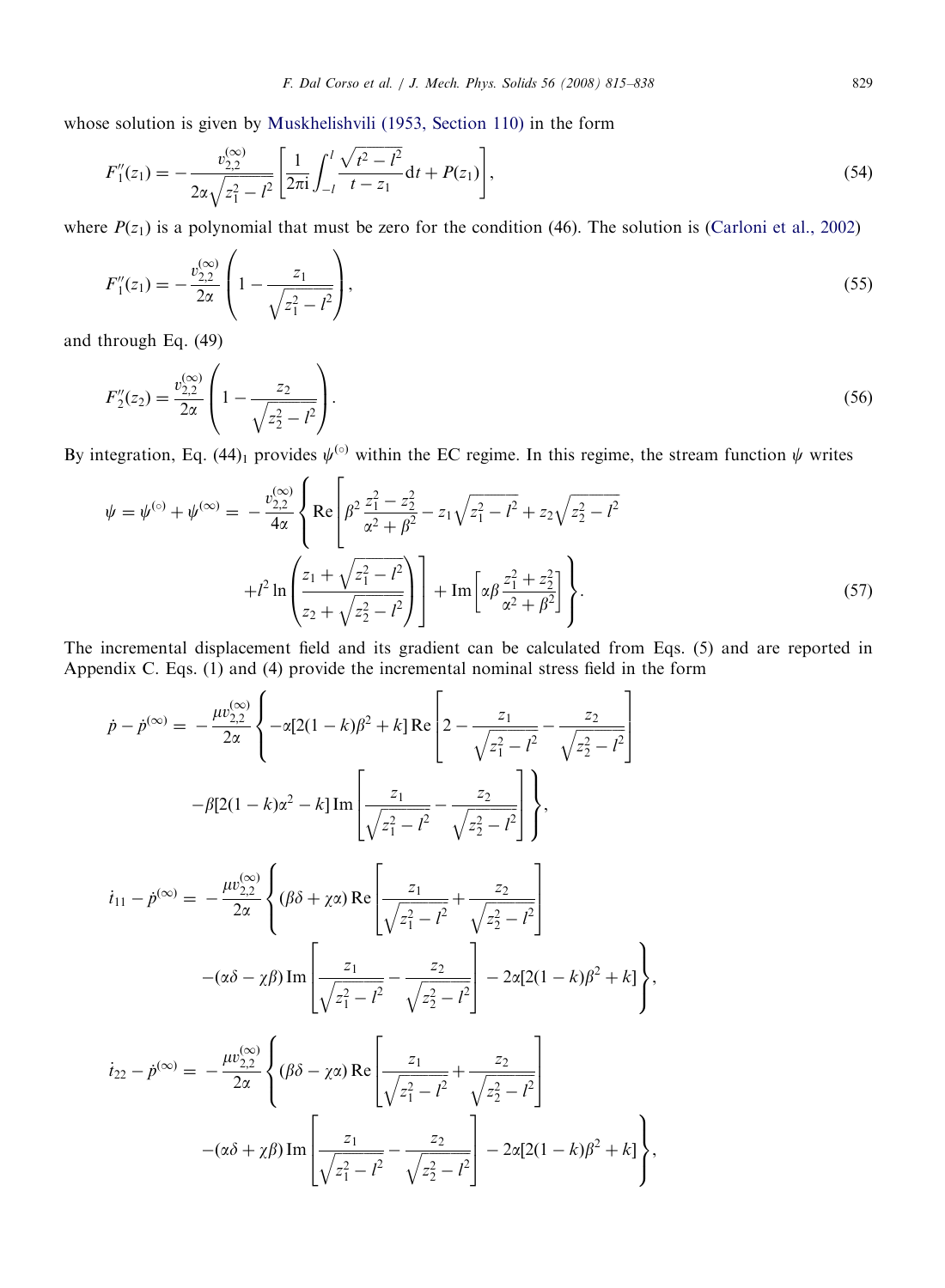$$
\dot{t}_{12} = -\frac{\mu v_{2,2}^{(\infty)}}{2\alpha} \left\{ (\chi \beta^2 - \chi \alpha^2 + 2\alpha \beta \delta) \operatorname{Re} \left[ \frac{z_1}{\sqrt{z_1^2 - l^2}} - \frac{z_2}{\sqrt{z_2^2 - l^2}} \right] - (\delta \alpha^2 - \delta \beta^2 + 2\alpha \beta \chi) \operatorname{Im} \left[ \frac{z_1}{\sqrt{z_1^2 - l^2}} + \frac{z_2}{\sqrt{z_2^2 - l^2}} \right] \right\},\
$$

$$
\dot{t}_{21} = -\frac{\mu v_{2,2}^{(\infty)}}{2\alpha} \left\{ \chi \operatorname{Re} \left[ \frac{z_1}{\sqrt{z_1^2 - l^2}} - \frac{z_2}{\sqrt{z_2^2 - l^2}} \right] - \delta \operatorname{Im} \left[ \frac{z_1}{\sqrt{z_1^2 - l^2}} + \frac{z_2}{\sqrt{z_2^2 - l^2}} \right] \right\},\
$$
(58)

where  $\dot{p}^{(\infty)}$  is given by Eq. (40)<sub>3</sub> and the parameters  $\gamma$  and  $\delta$  are defined by Eqs. (23).

Employing the definition of  $\dot{K}_{\text{e,II}}$  given by Eq. (30)<sub>1</sub>, we obtain

$$
\dot{K}_{\text{(c)I}} = 2\mu v_{2,2}^{(\infty)} \sqrt{\pi l},\tag{59}
$$

while, if we use the definition  $(29)_1$  of incremental stress intensity factor (instead of definition  $(30)_1$ ), we get

$$
\dot{K}_{\rm I} = -\mu v_{2,2}^{(\infty)} \sqrt{\pi l} \Big[ \sqrt{1 - k^2} - 1 + \eta \Big]. \tag{60}
$$

Note that, due to the different normalizations, both the definitions (59) and (60) differ from that employed by [Cristescu et al. \(2004\)](#page-23-0) for cracks and by [Ballarini \(1990\)](#page-23-0) for stiffeners in the infinitesimal theory. Interestingly, the incremental stress intensity factor (59) [differently from the other definition (60)] is independent of the prestress, so that it coincides with the corresponding stress intensity factor of the infinitesimal theory.

We note that the full-field solution (58) matches the asymptotic one (28), (32) when both  $z_1$  and  $z_2$ approach *l*. Moreover, all terms of the type  $z_n/$  $\frac{1}{\sqrt{2}}$  $\sqrt{z_n^2 - l^2}$  $(n = 1, 2)$  become leading order contributions, behaving as  $1/\sqrt{r}$  near the line tip.

#### 5.2.2. EI regime

In the EI regime,  $\alpha = 0$ , so that Eq. (51) becomes

$$
(\beta_1 - \beta_2) \text{Re}[iF_1''(x_1)] = v_{2,2}^{(\infty)} \quad \text{if } |x_1| < l,\tag{61}
$$

providing the following Riemann–Hilbert problem in terms of  $F''_1(z)$  on S

$$
F_1''^+(x_1) + F_1''^-(x_1) = -i \frac{2v_{2,2}^{(\infty)}}{\beta_1 - \beta_2} \quad \text{if } |x_1| < l. \tag{62}
$$

The solution of Eq. (62) corresponds to

$$
F_1''(z_1) = -i \frac{v_{2,2}^{(\infty)}}{\beta_1 - \beta_2} \left( 1 - \frac{z_1}{\sqrt{z_1^2 - l^2}} \right),\tag{63}
$$

while Eq. (49) provides

$$
F_2''(z_2) = \mathbf{i} \frac{v_{2,2}^{(\infty)}}{\beta_1 - \beta_2} \left( 1 - \frac{z_2}{\sqrt{z_2^2 - l^2}} \right). \tag{64}
$$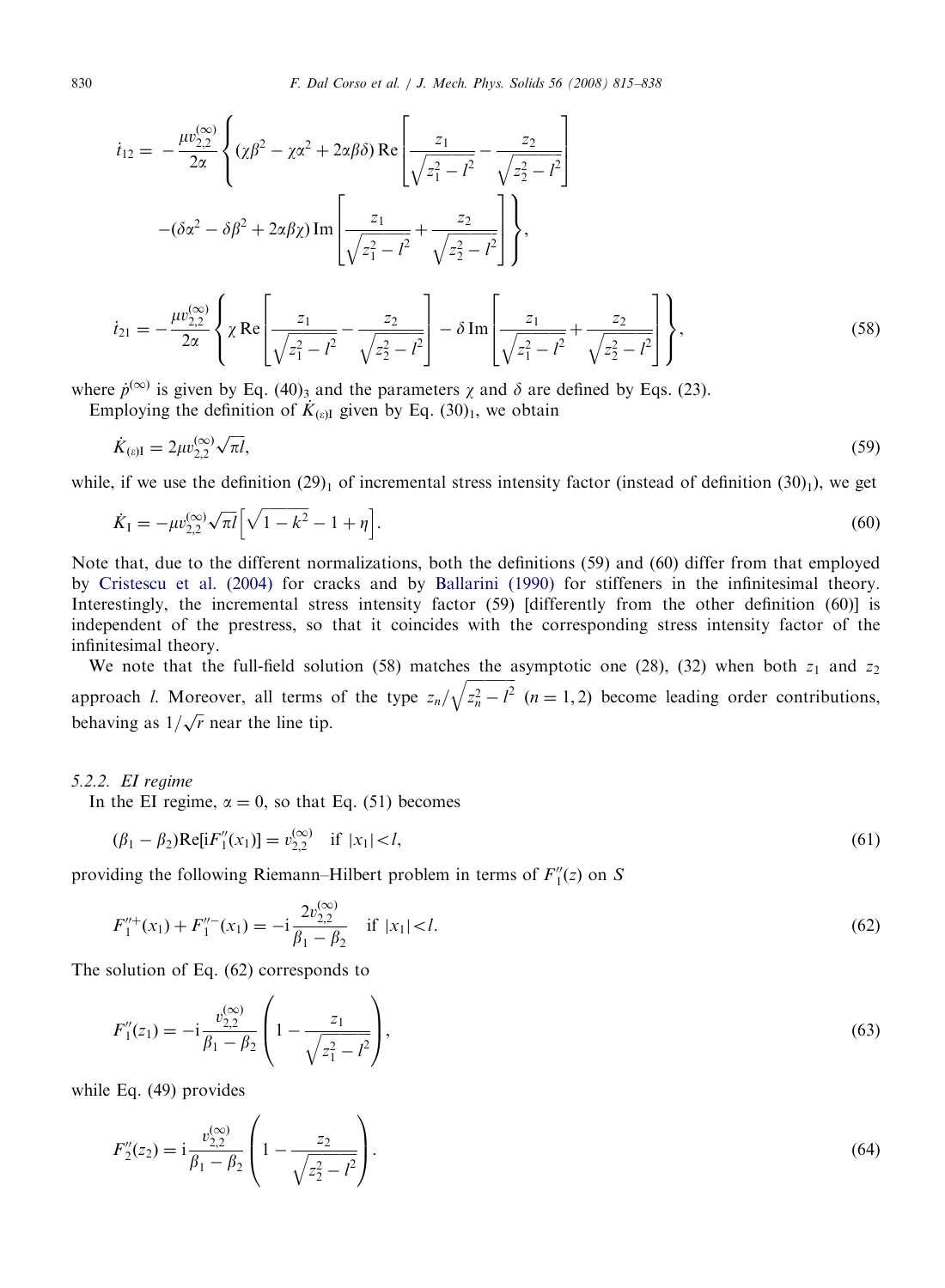Analogously to the EC regime, the stream function  $\psi^{(0)}$  can be obtained integrating equations (63) and (64) and employing Eq.  $(44)_2$ . This gives

 $\mathbf{r}$ 

$$
\psi = \psi^{(\infty)} + \psi^{(\infty)} = -\frac{v_{2,2}^{(\infty)}}{2(\beta_1 - \beta_2)} \operatorname{Im} \left[ (\beta_1 + \beta_2) \frac{\beta_1 z_2^2 - \beta_2 z_1^2}{2\beta_1 \beta_2} + z_1 \sqrt{z_1^2 - l^2} - z_2 \sqrt{z_2^2 - l^2} + l^2 \ln \left( \frac{z_2 + \sqrt{z_2^2 - l^2}}{z_1 + \sqrt{z_1^2 - l^2}} \right) \right].
$$
\n(65)

The incremental displacement field and its gradient are reported in Appendix C. Eqs. (1) and (4) lead to the incremental nominal stress, whose components can be expressed in terms of parameters  $\varepsilon_n$ ,  $\chi_n$ , and  $\delta_n$  ( $n = 1, 2$ ) (see Eq.  $(B.2)$ ) as

$$
\dot{p} - \dot{p}^{(\infty)} = -\frac{\mu v_{2,2}^{(\infty)}}{\beta_1 - \beta_2} \text{Re} \left[ \delta_1 \beta_1 \left( 1 - \frac{z_1}{\sqrt{z_1^2 - l^2}} \right) - \delta_2 \beta_2 \left( 1 - \frac{z_2}{\sqrt{z_2^2 - l^2}} \right) \right],
$$
  
\n
$$
\dot{i}_{11} - \dot{p}^{(\infty)} = -\frac{\mu v_{2,2}^{(\infty)}}{\beta_1 - \beta_2} \text{Re} \left[ \delta_1 \beta_1 - \delta_2 \beta_2 + \varepsilon_1 \beta_1 \frac{z_1}{\sqrt{z_1^2 - l^2}} - \varepsilon_2 \beta_2 \frac{z_2}{\sqrt{z_2^2 - l^2}} \right],
$$
  
\n
$$
\dot{i}_{22} - \dot{p}^{(\infty)} = -\frac{\mu v_{2,2}^{(\infty)}}{\beta_1 - \beta_2} \text{Re} \left[ \delta_1 \beta_1 - \delta_2 \beta_2 - \chi_1 \beta_1 \frac{z_1}{\sqrt{z_1^2 - l^2}} + \chi_2 \beta_2 \frac{z_2}{\sqrt{z_2^2 - l^2}} \right],
$$
  
\n
$$
\dot{i}_{12} = \frac{\mu v_{2,2}^{(\infty)}}{\beta_1 - \beta_2} \text{Im} \left[ \chi_1 \beta_1^2 \frac{z_1}{\sqrt{z_1^2 - l^2}} - \chi_2 \beta_2^2 \frac{z_2}{\sqrt{z_2^2 - l^2}} \right],
$$
  
\n
$$
\dot{i}_{21} = \frac{\mu v_{2,2}^{(\infty)}}{\beta_1 - \beta_2} \text{Im} \left[ \varepsilon_1 \frac{z_1}{\sqrt{z_1^2 - l^2}} - \varepsilon_2 \frac{z_2}{\sqrt{z_2^2 - l^2}} \right].
$$
  
\n(66)

The incremental stress intensity factor  $\dot{K}_{(\varepsilon)}$  can be readily computed using Eq. (30)<sub>1</sub> to yield, for the EI regime, the same expression, Eq. (59), obtained for the EC regime. If we use the definition  $(29)_1$  of incremental stress intensity factor instead of definition  $(30)_1$ , we again obtain Eq. (60), which therefore results also valid within the EI regime.

We conclude this section showing results relative to the stress fields near a stiffener as functions of the prestress (entering the formulation through dimensionless parameters  $\eta$  and  $k$ ), for a Mooney–Rivlin material,  $\xi = 1$ . In particular, level sets of the in-plane principal Cauchy stress increments difference,  $\dot{\sigma}_1 - \dot{\sigma}_2$ , have been reported in [Fig. 1](#page-1-0) for null prestress, to compare with the photoelastic results. Further results with prestress levels ( $\eta = k$  has been taken) up to near the elliptic boundary (EI/P) are reported in [Fig. 9](#page-17-0).

We may note from the figure that the incremental stress fields are strongly affected by the prestress (in a way which has been, in part, confirmed by our experiments, see Appendix A), so that near the EI/P boundary  $(k = \pm 0.985)$  localized deformations become visible, an issue that will be addressed in detail in Part II of this article.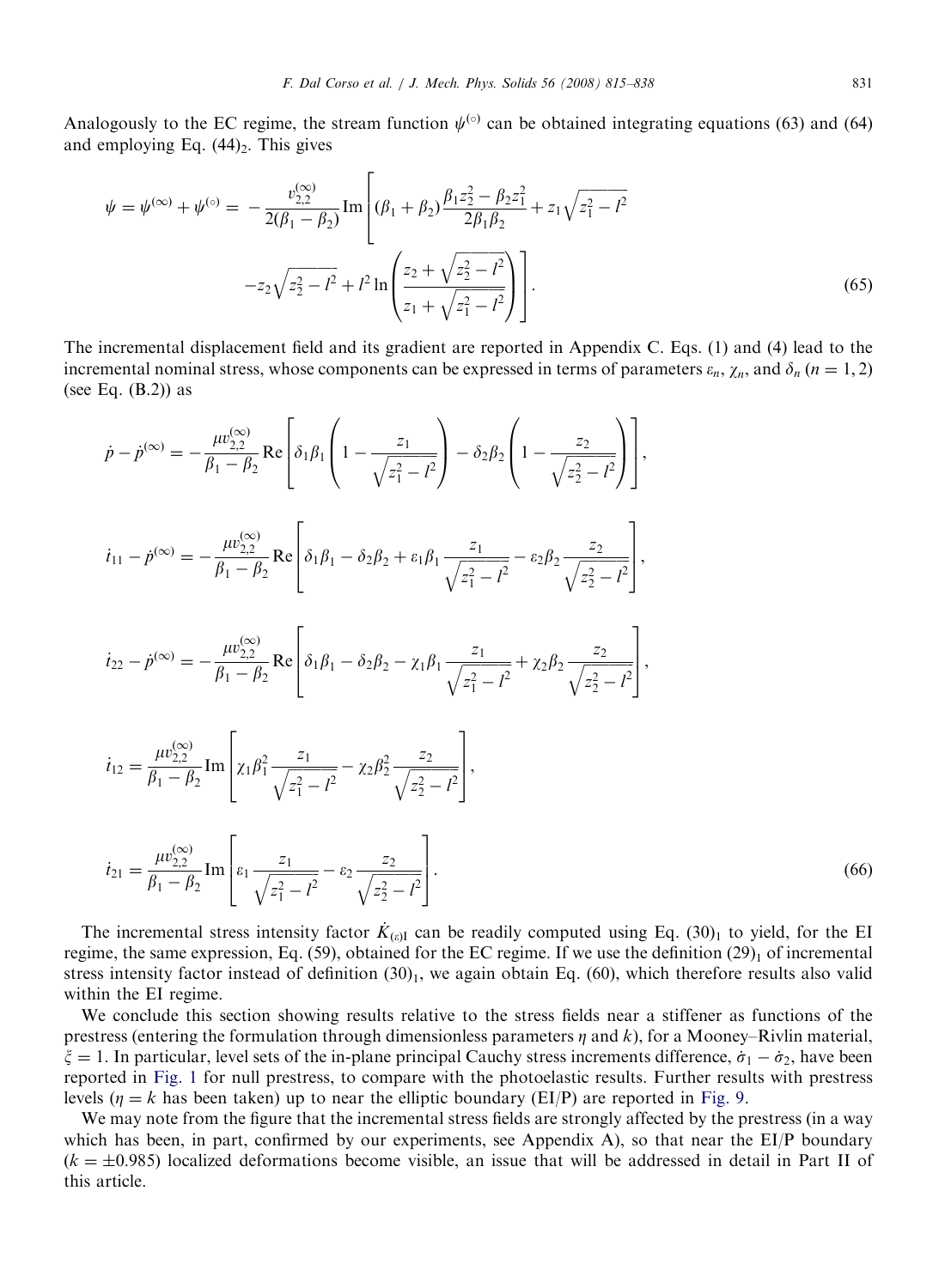<span id="page-17-0"></span>

Fig. 9. Level sets of in-plane principal Cauchy stress increments difference,  $\dot{\sigma}_1 - \dot{\sigma}_2$ , at four prestress levels.

## 6. Conclusions

Asymptotic near-tip, Mode I and II fields, and a Mode I full-field solution have been obtained in this article for a thin, rigid line inclusion (a stiffener) embedded in an infinite, incompressible and orthotropic elastic medium, homogeneously prestressed and prestrained, subject to incremental non-uniform stress.

The solutions evidence interesting features even when the prestress is null, such as the fact that the material may not fail following the maximum hoop-stress criterion typical of fracture mechanics. Rather, for tensile deformations aligned parallel to the stiffener, a crack forms orthogonally to the maximum radial stress (which is aligned parallel to the stiffener so that the fracture is orthogonal to it), while for a tensile loading orthogonal to the inclusion the failure mode corresponds to a crack inclined of  $\pi/4$  that nucleates on the inclusion surface and promotes delamination of the lamina and global Mode I fracture of the specimen. All these features have been confirmed by photoelastic and fracture experiments on two-component epoxy resin specimen.

The obtained solutions show that all incremental fields result to be strongly influenced by the prestress, opening the possibility of investigation of shear band nucleation and growth. Although limited to the assumption that the prestress is uniform, our analyses, presented in Part II of this paper, show that the stress/ deformation incremental fields at shear band formation are similar to available experimental results.

## Acknowledgements

We thank Prof. A. Pegoretti (University of Trento) for useful discussions. Resin samples have been manufactured by G. Noselli, who is gratefully acknowledged. Experiments have been conducted with the kind assistance of Mr. M. Scandella, partially at the Teaching Laboratory for Physical Modeling of Structures and Photoelasticity, managed by D.B., and partially at the Materials and Structural Testing Laboratory, managed by Prof. R. Zandonini. Financial support of MIUR-PRIN 2005 (prot. 2005085973) is gratefully acknowledged.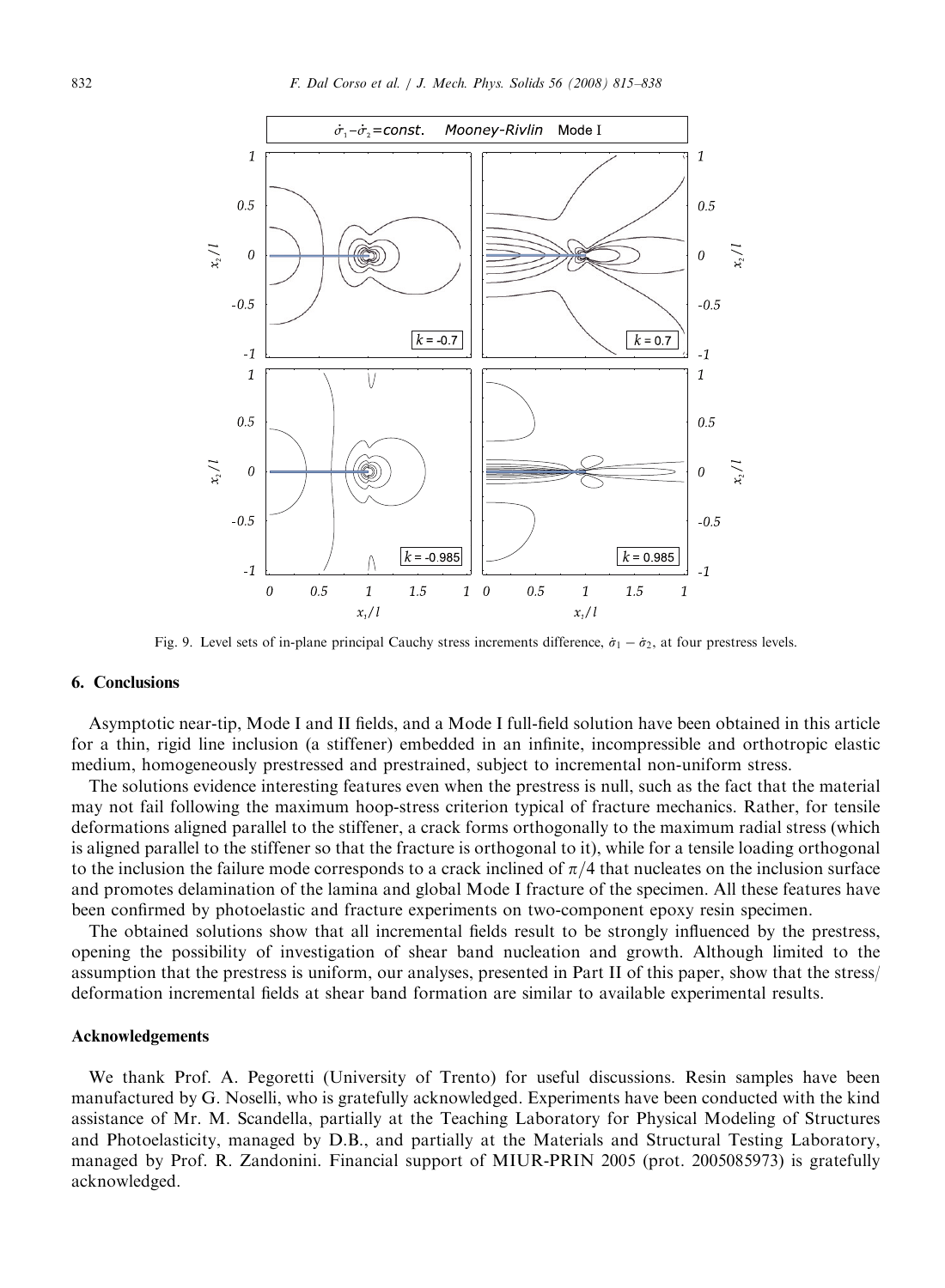## Appendix A. Experiments on two-component epoxy resin specimens embedding an aluminum thin platelet

A commercial two-part epoxy resin (Crystal Resin<sup>®</sup> by Gedeo, 305 Avenue du pic de Bretagne, 13420 Gemenos, France), commonly used for producing highly transparent non-yellowing casts has been employed to produce an elastic material enclosing a thin rigid lamina, to be used with transmission photoelasticity. Samples made with this resin have been de-moulded after 12 h and tested after at least one week. To realize the stiffener, we have used a 0.3 mm thick aluminum sheet, which its superficial rugosity has been improved to enhance adhesion, using a fine (P 180) sandpaper. Seven samples have been produced, five of which are shown in Fig. 10.

The square  $100 \text{ mm} \times 100 \text{ mm} \times 18 \text{ mm}$  sample (S3 in Fig. 10) has a 44 mm  $\times$  18 mm  $\times$  0.3 mm aluminum platelet embedded and has been produced following the supplier's instructions, namely, mixing one part of hardener B with two parts of resin A. When solid, after 10 days, the sample has been cut to obtain parallel edges and finally polished.

The thick rectangular  $195 \text{ mm} \times 94.3 \text{ mm} \times 10.3 \text{ mm}$  sample (S1) has a  $20 \text{ mm} \times 10.3 \text{ mm} \times 0.3 \text{ mm}$ aluminum platelet embedded and has been produced by mixing one part of hardener B with one part of resin A. In this way, a very soft material (deformed 40% longitudinally under a 0.196 MPa uniaxial mean stress at failure) has been obtained by direct casting, without any polishing.

All the other samples have been produced by mixing one part of hardener B with 2.25 parts of resin A.

The dog-bone shaped sample (S2), of thickness equal to 10.6 mm and transverse width of 39.5 mm, contains a 30 mm  $\times$  10.6 mm  $\times$  0.3 mm aluminum platelet. This sample has been cut from a circular disk sample of 115 mm diameter and finally polished.

The two rectangular 340 mm  $\times$  100 mm  $\times$  3.2 mm samples (S4, S5) contain a 15 mm  $\times$  3.2 mm  $\times$  0.3 mm aluminum platelet (parallel to the long sides in one sample and orthogonal in the other) and have been obtained by direct casting into a mould, without any further treatment.



Fig. 10. The two-component epoxy resin samples with lamellar (aluminum) inclusions used in our tests. A rectangular thick sample (S1), a dog-bone shaped sample (S2), a square sample (S3), two rectangular thin samples (S4, S5) are shown (all photos have been taken with a Nikon D200 digital camera at the University of Trento).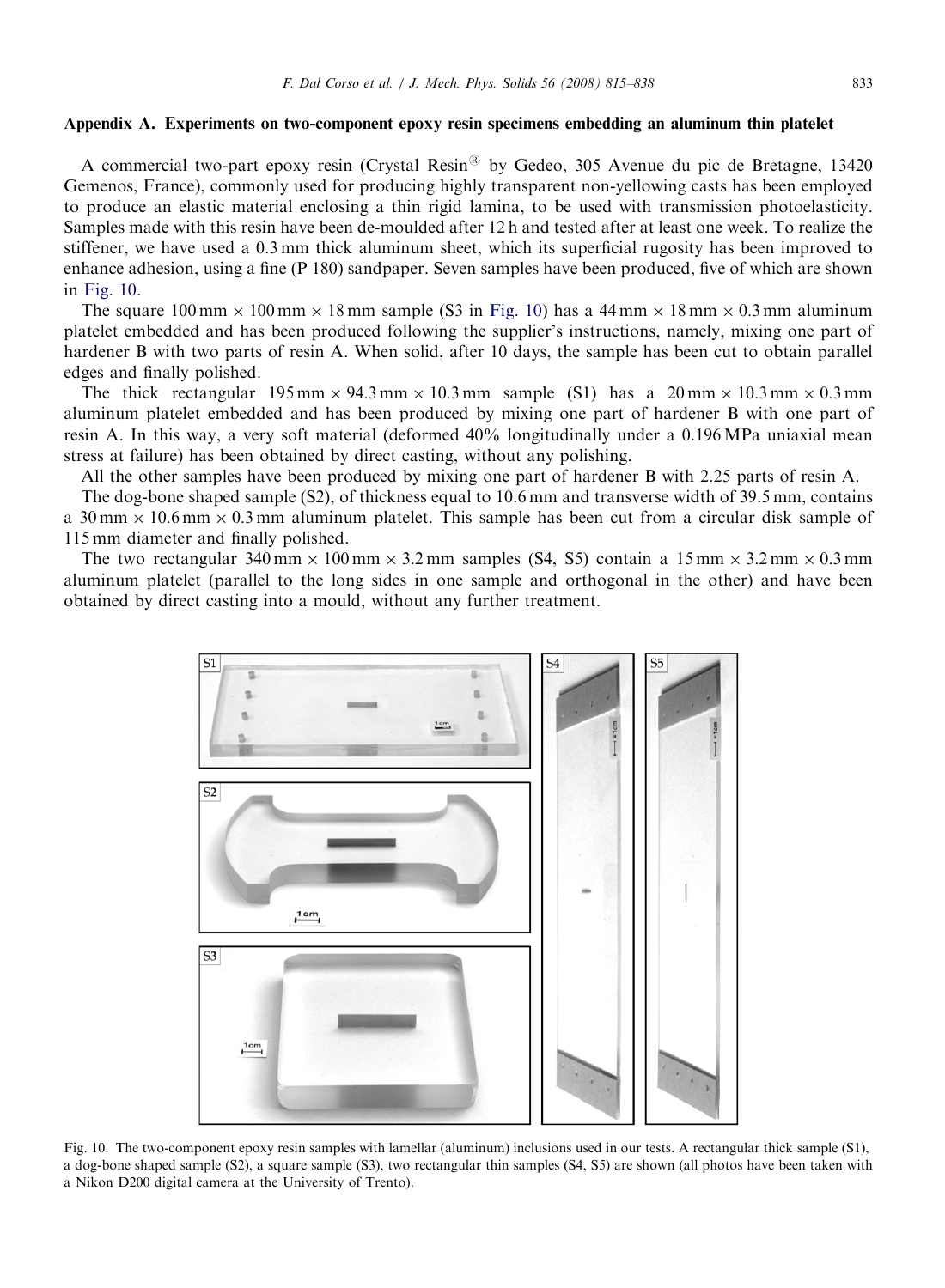The sample S3 has been tested under compression orthogonal to the long edge of the stiffener by imposing a vertical displacement, obtained at constant velocity of 0.1 mm/min (a Galdabini PMA 10 universal testing machine has been used). After a photoelastic investigation of the stress state has been conducted at low stress, we have tried to break the sample in compression, to investigate cracking. The material has revealed a remarkable ductile behaviour and the sample suffered an out-of-plane buckling. Therefore, the test was stopped after a large strain had occurred and before the final rupture. Interestingly, strain localization near the edges of the stiffener emerged and was made visible by reflected bright light used to illuminate the sample. One of the photos taken to reveal localization is included in Part II of this article.

The dog-bone shaped sample (S2) has been tested under tensile stress parallel to the long edge of the stiffener, by imposing a vertical displacement, obtained at constant velocity of 0.1 mm/min (a Galdabini PMA 10 universal testing machine has been used). Photoelastic investigation has been performed up to near failure stress. The sample failed at a mean stress near 36 MPa. Before failure, an out-of-plane delamination started near the lower edge of the stiffener, due to Poisson effect. Subsequently, two nearly simultaneous fractures started to grow horizontally and perpendicularly to the stiffener [\(Fig. 2](#page-2-0)). Initial propagation was slow, so that a few minutes elapsed from when a first fracture was visible and the photo on the left in [Fig. 2](#page-2-0) was taken (so that 30 camera shots were manually taken when a fracture was already visible, before the photo on the left in [Fig. 2](#page-2-0) was taken). About a minute elapsed and 13 camera shots were taken between the photos shown on the left and on the centre were taken. No photos were taken between those shown centrally and on the right in [Fig. 2](#page-2-0).

The three rectangular samples (S1, S4, S5) have been loaded through the imposition of dead loadings, with tensile stresses parallel to the long sides. By means of a plane polariscope, a photoelastic investigation was performed on these samples at small stress (near 4 MPa for S4 and S5, and 11 kPa for S1) giving the best quality photos, approximately identical for the three tests (Fig. 11). In particular, the isochromatic fringe patterns shown in [Fig. 1](#page-1-0) have been obtained on the soft, 10.3 mm thick rectangular sample (S1). Additional results are reported in Fig. 11, where, in particular, photos reported on the left and central have been taken on sample (S1), while the photo reported on the right has been taken on the 3.2 mm thick sample (S5).

In general, we note that plane strain deformation prevails near the stiffener, while plane stress dominates at a sufficient distance from it, particularly in samples S1 and S2. The solution for a stiffener in plane stress and plane strain isotropic (compressible) elasticity can be derived taking the limit of null semi-axes ratio for the solution of a rigid elliptical inclusion in an infinite elastic sheet reported by [Muskhelishvili \(1953\)](#page-23-0). This solution provides contour plots of the in-plane principal stress difference qualitatively similar to the plane strain case and also both solutions do not depend much on Poisson's ratio. This explains the very good match between the theoretical results—referred to plane strain incompressible material—and the experiments shown in [Fig. 1](#page-1-0).

Although the rectangular samples provided the best photoelastic results, these analyses have been performed on all samples and always gave similar results. At very high stress, near failure under tensile stress for the dog-bone shaped specimen, the shape of the photoelastic contours evidenced details which might be better interpreted with our results for a prestressed material. However, since we had only a few of these data, we decided not to report them.



Fig. 11. Isochromatic fringe patterns captured in the photoelastic tests. Left: sample S1 at 51 kPa tensile mean stress (parallel to the stiffener); centre: sample S1 at 11 kPa tensile mean stress (parallel to the stiffener); right: sample S5 at 4.3MPa tensile mean stress (orthogonal to the stiffener). In the left-hand side picture the axes of polarization are parallel and orthogonal to the stiffener, while these are rotated of  $\pi/4$  clockwise with respect to the other two.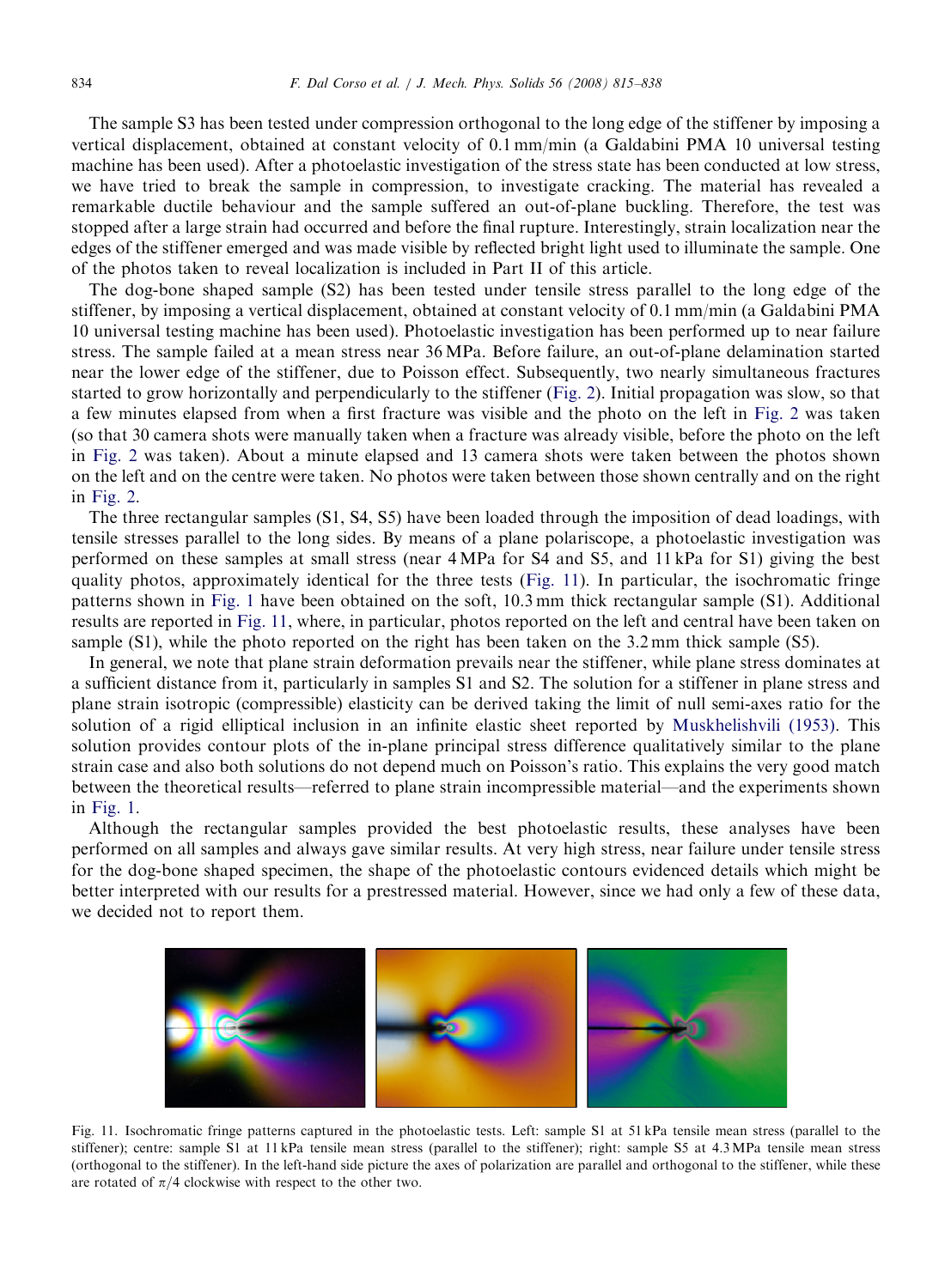## Appendix B. Asymptotic fields in the EI regime

Roots  $\Omega_i$  ( $j = 1, ..., 4$ ) take the form (15) in the EI regime. The asymptotic expansions of the incremental quantities may be obtained by substituting the expression of the stream function  $(18)_2$  in Eqs. (5), (1), and (4) (see also [Radi et al., 2002](#page-23-0)) to yield

$$
v_1 = -\frac{4\gamma \dot{K}}{3\mu\sqrt{\pi}} \sum_{n=1}^{2} \beta_n \text{Im}[A_n w_n^{\gamma-1}],
$$
  
\n
$$
v_2 = -\frac{4\gamma \dot{K}}{3\mu\sqrt{\pi}} \sum_{n=1}^{2} \text{Re}[A_n w_n^{\gamma-1}],
$$
  
\n
$$
\dot{i}_{11} = -\frac{4\gamma \dot{K}}{3\sqrt{\pi}} (\gamma - 1) \sum_{n=1}^{2} \varepsilon_n \beta_n \text{Im}[A_n w_n^{\gamma-2}],
$$
  
\n
$$
\dot{i}_{22} = \frac{4\gamma \dot{K}}{3\sqrt{\pi}} (\gamma - 1) \sum_{n=1}^{2} \chi_n \beta_n \text{Im}[A_n w_n^{\gamma-2}],
$$
  
\n
$$
\dot{i}_{12} = -\frac{4\gamma \dot{K}}{3\sqrt{\pi}} (\gamma - 1) \sum_{n=1}^{2} \chi_n \beta_n^2 \text{Re}[A_n w_n^{\gamma-2}],
$$
  
\n
$$
\dot{i}_{21} = -\frac{4\gamma \dot{K}}{3\sqrt{\pi}} (\gamma - 1) \sum_{n=1}^{2} \varepsilon_n \text{Re}[A_n w_n^{\gamma-2}],
$$
  
\n
$$
\dot{p} = \frac{4\gamma \dot{K}}{3\sqrt{\pi}} (\gamma - 1) \sum_{n=1}^{2} \varepsilon_n \beta_n \text{Im}[A_n w_n^{\gamma-2}],
$$
  
\n(B.1)

where

$$
\varepsilon_n = 1 - \eta + (1 - k)\beta_n^2, \quad \chi_n = 4\xi - 1 - \eta - (1 - k)\beta_n^2,
$$
  

$$
\delta_n = 2\xi - 1 - k - (1 - k)\beta_n^2 \quad (n = 1, 2).
$$
 (B.2)

## B.1. Mode I

Through Eq. (15) and the definition of  $w_i$ , Mode I symmetry conditions (20) write

$$
v_1(w_1, w_2) = v_1(\overline{w}_1, \overline{w}_2), \quad v_2(w_1, w_2) = -v_2(\overline{w}_1, \overline{w}_2), \tag{B.3}
$$

which imply  $a_1 = a_2 = 0$ , so that  $A_n = ib_n$ , where  $n = 1, 2$ .

The boundary conditions (11), applied for  $\theta_n = \pi$ , provide a homogeneous system, which (for  $\beta_1 \neq \beta_2$ ) admits a non-trivial solution if and only if  $\gamma$  is  $\frac{3}{2}$ . Note that the condition  $\beta_1 \neq \beta_2$  corresponds to Eq. (27), which sets the boundary between the two Elliptic regimes. For  $\gamma = \frac{3}{2}$ , the relation  $b_1 + b_2 = 0$  is obtained.

The components of the angular functions defined by Eqs. (31) for a generic Mode I take the following analytic expressions, valid for  $\vartheta \in [0, \pi]$ ,

$$
\omega_1(\theta) = -2\sum_{n=1}^2 b_n \beta_n \sqrt{g_n(\theta) + \cos \theta},
$$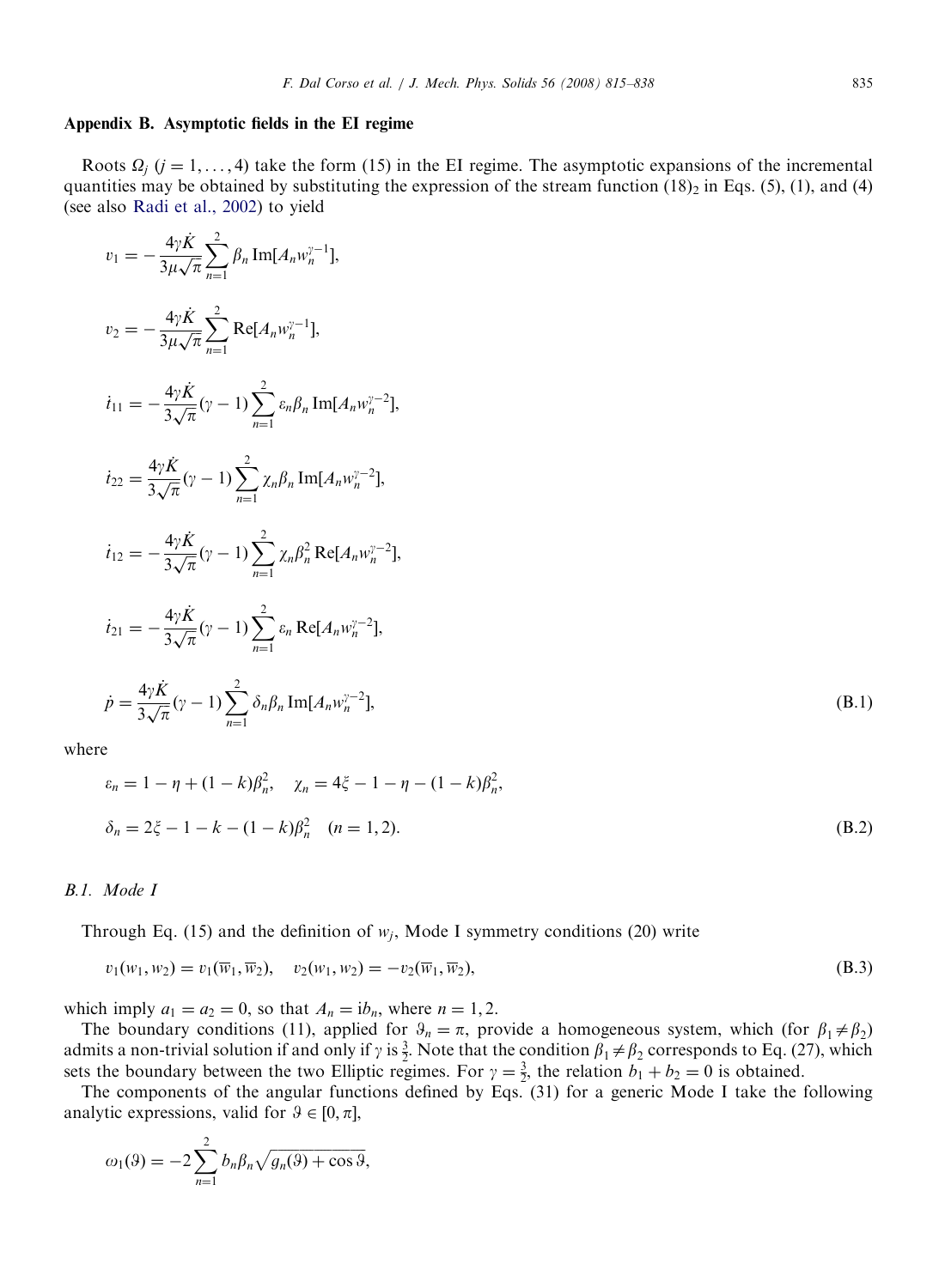$$
\omega_2(\theta) = 2 \sum_{n=1}^{2} b_n \sqrt{g_n(\theta) - \cos \theta},
$$
  
\n
$$
\tau_{11}(\theta) = -\sum_{n=1}^{2} b_n \varepsilon_n \beta_n \sqrt{g_n(\theta) + \cos \theta} / g_n(\theta),
$$
  
\n
$$
\tau_{22}(\theta) = \sum_{n=1}^{2} b_n \chi_n \beta_n \sqrt{g_n(\theta) + \cos \theta} / g_n(\theta),
$$
  
\n
$$
\tau_{12}(\theta) = -\sum_{n=1}^{2} b_n \chi_n \beta_n^2 \sqrt{g_n(\theta) - \cos \theta} / g_n(\theta),
$$
  
\n
$$
\tau_{21}(\theta) = -\sum_{n=1}^{2} b_n \varepsilon_n \sqrt{g_n(\theta) - \cos \theta} / g_n(\theta),
$$
  
\n
$$
\rho(\theta) = \sum_{n=1}^{2} b_n \delta_n \beta_n \sqrt{g_n(\theta) + \cos \theta} / g_n(\theta),
$$
  
\n
$$
\rho(\theta) = \sum_{n=1}^{2} b_n \delta_n \beta_n \sqrt{g_n(\theta) + \cos \theta} / g_n(\theta),
$$
  
\n(B.4)

where

$$
g_n(\theta) = \sqrt{\cos^2 \theta + \beta_n^2 \sin^2 \theta}.
$$
 (B.5)

The normalization condition (34) provides  $b_1$  and  $b_2$  as

$$
b_n = \frac{1}{2\sqrt{2}(\beta_n - \beta_m)} \quad (n, m = 1, 2, \ m \neq n),
$$
 (B.6)

where the equalities  $\varepsilon_n = \chi_m$   $(n, m = 1, 2, m \neq n)$ , obtained from Eqs. (B.2), have been used.

# B.2. Mode II

Through Eqs. (15) and the definition of  $w_i$ , Mode II symmetry conditions Eqs. (21) write

$$
v_1(w_1, w_2) = -v_1(\overline{w}_1, \overline{w}_2), \quad v_2(w_1, w_2) = v_2(\overline{w}_1, \overline{w}_2), \tag{B.7}
$$

that imply  $b_1 = b_2 = 0$ , and, as a consequence,  $A_n = a_n$ , where  $n = 1, 2$ . The boundary conditions provide a homogeneous system which admits non-trivial solution for  $\gamma = \frac{3}{2}$ ; the same system defines the constraint

$$
a_1\beta_1 + a_2\beta_2 = 0. \tag{B.8}
$$

The functions defined by Eqs. (38), valid for  $\theta \in [0, \pi]$ , now become

$$
\omega_1(3) = -2 \sum_{n=1}^2 a_n \beta_n \sqrt{g_n(3) - \cos \vartheta},
$$
  

$$
\omega_2(3) = -2 \sum_{n=1}^2 a_n \sqrt{g_n(3) + \cos \vartheta},
$$
  

$$
\tau_{11}(3) = \sum_{n=1}^2 a_n \varepsilon_n \beta_n \sqrt{g_n(3) - \cos \vartheta} / g_n(3),
$$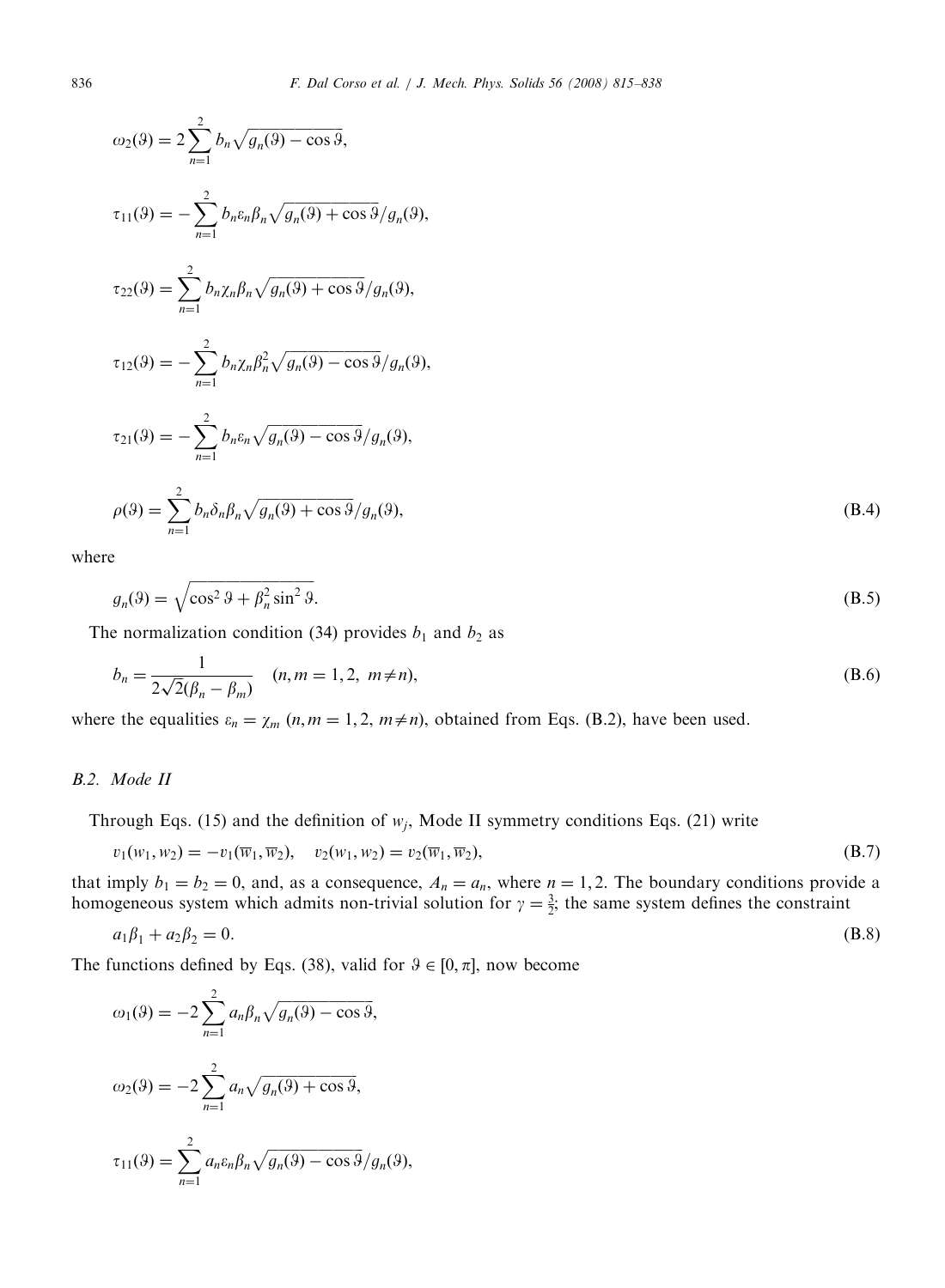$$
\tau_{22}(\theta) = -\sum_{n=1}^{2} a_n \chi_n \beta_n \sqrt{g_n(\theta) - \cos \theta} / g_n(\theta),
$$
  

$$
\tau_{12}(\theta) = -\sum_{n=1}^{2} a_n \chi_n \beta_n^2 \sqrt{g_n(\theta) + \cos \theta} / g_n(\theta),
$$
  

$$
\tau_{21}(\theta) = -\sum_{n=1}^{2} a_n \varepsilon_n \sqrt{g_n(\theta) + \cos \theta} / g_n(\theta),
$$
  

$$
\rho(\theta) = -\sum_{n=1}^{2} a_n \delta_n \beta_n \sqrt{g_n(\theta) - \cos \theta} / g_n(\theta).
$$
 (B.9)

From the normalization condition  $\omega_2(0) = 4$  we obtain the following condition for the constants  $a_1$  and  $a_2$ :

$$
a_n = \frac{\beta_m}{2\sqrt{2}(\beta_n - \beta_m)}
$$
 (*n*, *m* = 1, 2, *m* \ne *n*). (B.10)

# Appendix C. Kinematical fields for the full-field solution

In the EC regime, incremental displacements and its gradient are

$$
v_{1} = -\frac{v_{2,2}^{(\infty)}}{2\alpha} \left\{ \alpha \operatorname{Re} \left[ \sqrt{z_{1}^{2} - l^{2}} + \sqrt{z_{2}^{2} - l^{2}} \right] - \beta \operatorname{Im} \left[ z_{1} - z_{2} - \left( \sqrt{z_{1}^{2} - l^{2}} - \sqrt{z_{2}^{2} - l^{2}} \right) \right] \right\},
$$
  
\n
$$
v_{2} = \frac{v_{2,2}^{(\infty)}}{2\alpha} \left\{ \operatorname{Re} \left[ \beta^{2} \frac{z_{1} - z_{2}}{\alpha^{2} + \beta^{2}} - \left( \sqrt{z_{1}^{2} - l^{2}} - \sqrt{z_{2}^{2} - l^{2}} \right) \right] + \alpha \beta \operatorname{Im} \left[ \frac{z_{1} + z_{2}}{\alpha^{2} + \beta^{2}} \right] \right\},
$$
  
\n
$$
v_{1,1} = -\frac{v_{2,2}^{(\infty)}}{2\alpha} \left\{ \alpha \operatorname{Re} \left[ \frac{z_{1}}{\sqrt{z_{1}^{2} - l^{2}}} + \frac{z_{2}}{\sqrt{z_{2}^{2} - l^{2}}} \right] + \beta \operatorname{Im} \left[ \frac{z_{1}}{\sqrt{z_{1}^{2} - l^{2}}} - \frac{z_{2}}{\sqrt{z_{2}^{2} - l^{2}}} \right] \right\} = -v_{2,2},
$$
  
\n
$$
v_{1,2} = \frac{v_{2,2}^{(\infty)}}{2\alpha} \left\{ (\alpha^{2} - \beta^{2}) \operatorname{Re} \left[ \frac{z_{1}}{\sqrt{z_{1}^{2} - l^{2}}} - \frac{z_{2}}{\sqrt{z_{2}^{2} - l^{2}}} \right] + 2\alpha \beta \operatorname{Im} \left[ \frac{z_{1}}{\sqrt{z_{1}^{2} - l^{2}}} + \frac{z_{2}}{\sqrt{z_{2}^{2} - l^{2}}} \right] \right\},
$$
  
\n
$$
v_{2,1} = -\frac{v_{2,2}^{(\infty)}}{2\alpha} \operatorname{Re} \left[ \frac{z_{1}}{\sqrt{z_{1}^{2} - l^{2}}} - \frac{z_{2}}{\sqrt{z_{2}^{2} - l^{2}}} \right],
$$
  
\

while in the EI regime

$$
v_1 = -\frac{v_{2,2}^{(\infty)}}{\beta_1 - \beta_2} \operatorname{Re} \left[ (\beta_1 + \beta_2) \frac{z_2 - z_1}{2} + \beta_1 \sqrt{z_1^2 - l^2} - \beta_2 \sqrt{z_2^2 - l^2} \right],
$$
  

$$
v_2 = \frac{v_{2,2}^{(\infty)}}{\beta_1 - \beta_2} \operatorname{Im} \left[ (\beta_1 + \beta_2) \frac{\beta_1 z_2 - \beta_2 z_1}{2\beta_1 \beta_2} + \sqrt{z_1^2 - l^2} - \sqrt{z_2^2 - l^2} \right],
$$